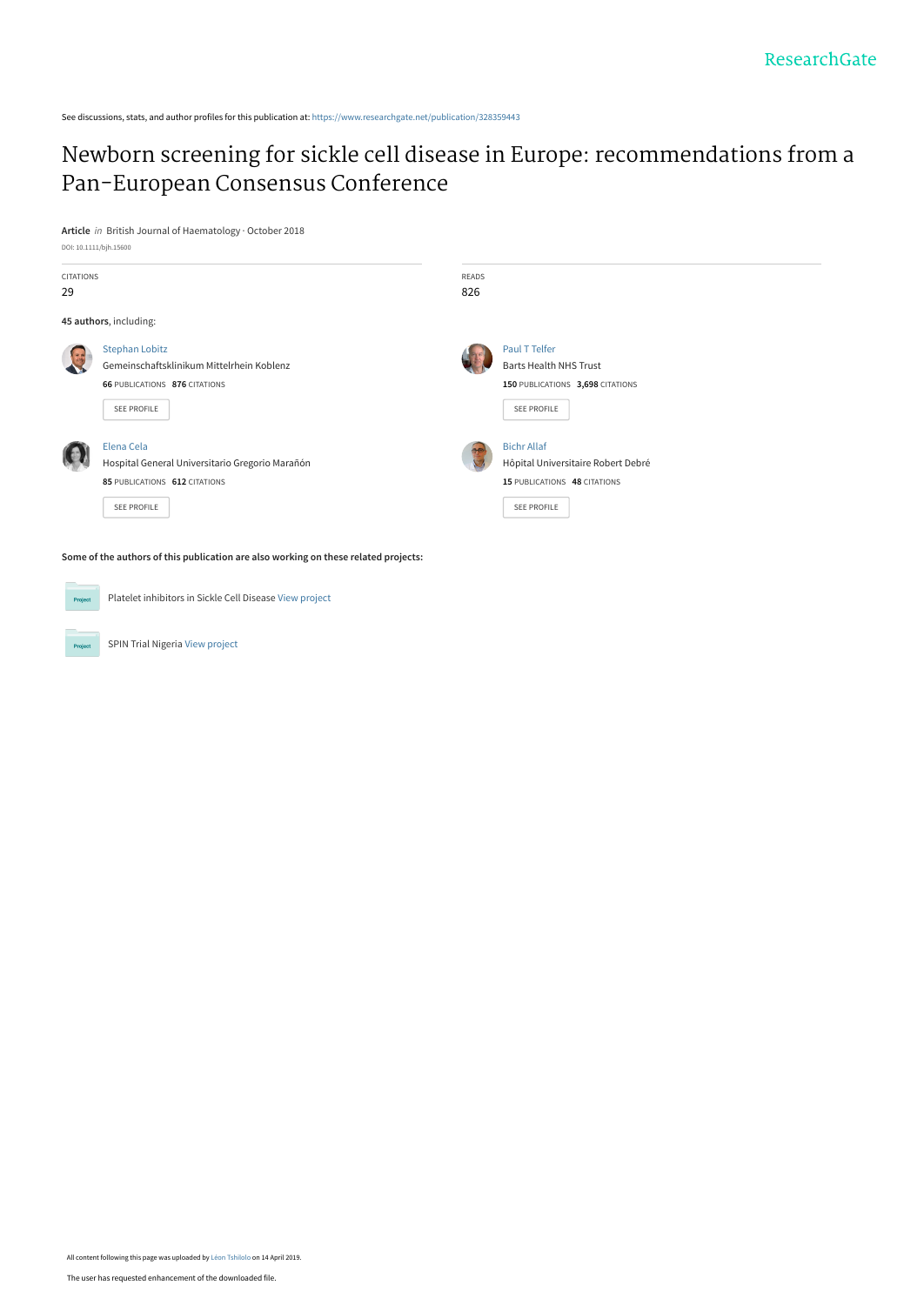# Newborn screening for sickle cell disease in Europe: recommendations from a Pan-European Consensus Conference

Stephan Lobitz,  $^{1,2}$  Paul Telfer,<sup>3</sup> Elena Cela,<sup>4</sup> Bichr Allaf,<sup>5</sup> Michael Angastiniotis,<sup>6</sup> Carolina Backman Johansson,<sup>7</sup> Catherine Badens,<sup>8</sup> Celeste Bento,<sup>9</sup> Marelle J. Bouva,<sup>10</sup> Duran Canatan,<sup>11</sup> Matthew Charlton,<sup>12</sup> Cathy Coppinger,  $^{12}$  Yvonne Daniel,  $^{12}$ Marianne de Montalembert,<sup>13</sup> Patrick Ducoroy,<sup>14</sup> Elena Dulin,<sup>4</sup> Ralph Fingerhut,<sup>15</sup> Claudia Frömmel,<sup>16</sup> Marina García-Morin,<sup>4</sup> Béatrice Gulbis,<sup>17</sup> Ute Holtkamp,<sup>18</sup> Baba Inusa,<sup>19</sup> John James,<sup>20</sup> Marina Kleanthous,<sup>21</sup> Jeannette Klein,<sup>22</sup> Joachim B. Kunz,<sup>23</sup> Lisa Langabeer, $^{24}$  Claudine Lapouméroulie,<sup>25</sup> Ana Marcao,<sup>26</sup> José L. Marín Soria,<sup>27</sup> Corrina McMahon,<sup>24</sup> Kwaku Ohene-Frempong,<sup>28</sup> Jean-Marc Périni,<sup>29</sup> Frédéric B. Piel,<sup>30</sup> Giovanna Russo,<sup>31</sup> Laura Sainati,<sup>32</sup> Markus Schmugge,<sup>33</sup> Allison Streetly,  $34,35$  Leon Tshilolo,  $36$ Charles Turner,<sup>37</sup> Donatella Venturelli,<sup>38</sup> Laura Vilarinho,<sup>26</sup> Rachel Yahyaoui,<sup>39</sup> and Jacques Elion, $^{25}$  Raffaella Colombatti $32$  with the endorsement of Euro-BloodNet, the European Reference Network in Rare Haematological Diseases <sup>1</sup>Department of Paediatric Oncology/Haematology, Kinderkrankenhaus Amsterdamer Straße, Cologne, <sup>2</sup>Department of Paediatric Oncology/Haematology/BMT, Charité - Universitätsmedizin Berlin, Berlin, Germany, <sup>3</sup>Department of Haematology, Bart's Health National Health Service Trust, Royal London Hospital, London, United Kingdom, <sup>4</sup>Department of Paediatric Oncology/Haematology, Hospital Universitario General Gregorio Marañón, Facultad de Medicina, Universidad Complutense Madrid, Madrid, Spain, <sup>5</sup>NBS Laboratory for haemoglobinopathies, Hôpital universitaire Robert-Debré, Paris, France, <sup>6</sup>Thalassaemia International Federation, Nicosia, Cyprus, <sup>7</sup>Centre for Inherited Metabolic Diseases – PKU Laboratory, Karolinska University Hospital, Stockholm, Sweden,

## Summary

Sickle Cell Disease (SCD) is an increasing global health problem and presents significant challenges to European health care systems. Newborn screening (NBS) for SCD enables early initiation of preventive measures and has contributed to a reduction in childhood mortality from SCD. Policies and methodologies for NBS vary in different countries, and this might have consequences for the quality of care and clinical outcomes for SCD across Europe. A two-day Pan-European consensus conference was held in Berlin in April 2017 in order to appraise the current status of NBS for SCD and to develop consensus-based statements on indications and methodology for NBS for SCD in Europe. More than 50 SCD experts from 13 European countries participated in the conference. This paper aims to summarise the discussions and present consensus recommendations which can be used to support the development of NBS programmes in European countries where they do not yet exist, and to review existing programmes.

Keywords: sickle cell disease, sickle cell anaemia, haemoglobinopathies, newborn screening, prevention.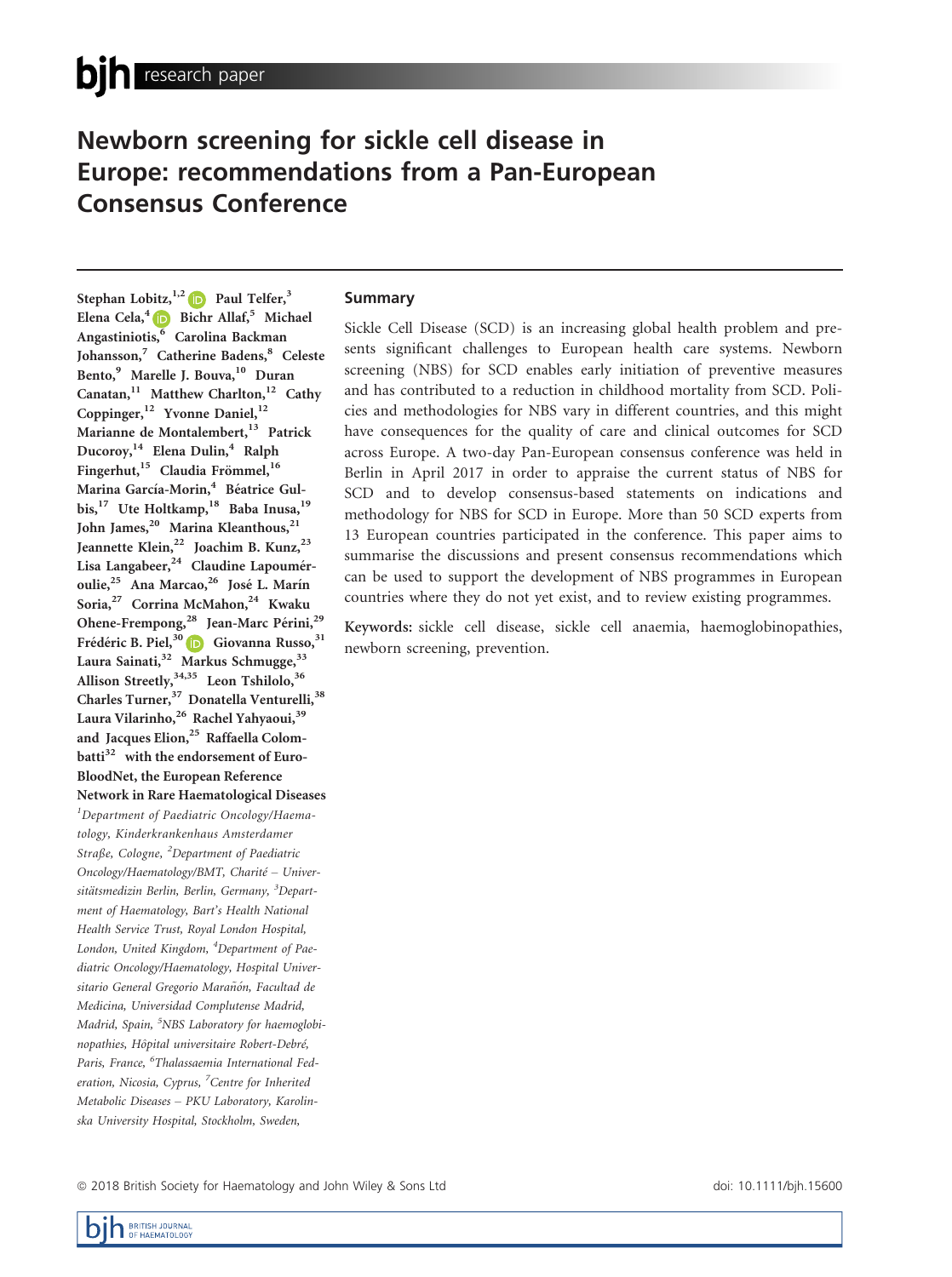<sup>8</sup>Département de génétique médicale, Aix-Marseille Université, Hôpital de la Timone, Marseille, France, <sup>9</sup>Department of Haematology, Centro Hospitalar e Universitário de Coimbra, Coimbra, Portugal, <sup>10</sup>Centre for Infectious Disease Research, Diagnostics and Screening, National Institute for Public Health and the Environment, Bilthoven, The Netherlands, <sup>11</sup>Haemoglobinopathy Diagnosis Centre, Mediterranean Blood Diseases Foundation, Antalya, Turkey, <sup>12</sup>Public Health England, NHS Sickle Cell and Thalassaemia Screening Programme, London, United Kingdom, <sup>13</sup>Department of Paediatrics, Reference Centre for Sickle Cell Disease, AP-HP Hôpital Universitaire Necker-Enfants Malades, Paris, <sup>14</sup>BIOMANEO, Dijon, France, <sup>15</sup>NBS Laboratory, Universitätskinderspital Zürich– Eleonorenstiftung, Zurich, Switzerland, <sup>16</sup>Labor Berlin – Charité Vivantes GmbH, Berlin, Germany, <sup>17</sup>Department of Clinical Chemistry, Cliniques universitaires de Bruxelles, Hôpital Erasme – ULB, Bruxelles, Belgium, <sup>18</sup>Screening-Labor Hannover, Ronnenberg, Germany, <sup>19</sup>Evelina London Children's Hospital, Guy's and St Thomas' NHS Trust, <sup>20</sup>Sickle Cell Society UK, London, United Kingdom, <sup>21</sup>Molecular Genetics Thalassaemia Department, The Cyprus School of Molecular Medicine, The Cyprus Institute of Neurology and Genetics, Nicosia, Cyprus, <sup>22</sup>NBS Laboratory, Charité – Universitätsmedizin Berlin, Berlin, <sup>23</sup>Department of Paediatric Oncology, Haematology and Immunology, University of Heidelberg, Heidelberg, Germany, <sup>24</sup>Our Lady's Children's Hospital, Crumlin, Dublin, Ireland, <sup>25</sup>Laboratoire d'Excellence GR-Ex, UMR\_S1134, Inserm, Université Paris Diderot, Sorbonne Paris Cité, Institut National de la Transfusion Sanguine, Paris, France, <sup>26</sup>Department of Human Genetics -Newborn Screening, Metabolism and Genetics Unit, Instituto Nacional de Saúde Dr. Ricardo Jorge, Porto, Portugal, <sup>27</sup>Programa de Cribado Neonatal, Sección Errores Congénitos del Metabolismo, Servicio de Bioquímica y Genética Molecular, Hospital Clínic, Barcelona, Spain, <sup>28</sup>Sickle Cell Foundation of Ghana, Kumasi, Ghana, <sup>29</sup>NBS Laboratory, University Hospital of Lille, Lille, France, <sup>30</sup>Department of Epidemiology & Biostatistics, School of Public Health, Imperial College London, London, United Kingdom, <sup>31</sup>Department of Clinical and Experimental Medicine, Paediatric Haemato-Oncology Unit, University of Catania, Catania, <sup>32</sup>Department of Child and Maternal Health, Clinic of Paediatric Haematology/Oncology, Azienda Ospedaliera-Università di Padova, Padova, Italy, <sup>33</sup>Department of Paediatric Haematology, Universitätskinderspital Zürich – Eleonorenstiftung, Zurich, Switzerland, <sup>34</sup>School of Population Health and Environmental Sciences, Faculty of Life Sciences & Medicine, King's College London, <sup>35</sup>Division of Healthcare Public Health, Health Protection and Medical Directorate, Public Health England, London, United Kingdom, <sup>36</sup>Centre Hospitalier Monkole, Kinshasa, Democratic Republic of Congo, <sup>37</sup>WellChild Laboratory, Evelina London Children's Hospital, London, United Kingdom, <sup>38</sup>Department of Transfusion Medicine, University Hospital of Modena, Modena, Italy and <sup>39</sup>Instituto de Investigación Biomédica de Málaga, Málaga Regional University Hospital, Málaga, Spain

Received 8 February 2018; accepted for

publication 26 July 2018

Correspondence: Dr. med. Stephan Lobitz, Kinderkrankenhaus Amsterdamer Straße, Department of Paediatric Haematology/Oncology, Amsterdamer Straße 59, 51107 Köln, Germany.

E-mail: [LobitzS@Kliniken-Koeln.de](mailto:)

## Introduction

Sickle Cell Disease (SCD) is an autosomal recessive inherited blood condition that has recently been reviewed elsewhere (Piel et al, 2017; Ware et al, 2017). Briefly, the sickle mutation causes a substitution of valine for glutamic acid at position 6 of the beta globin chain. This results in a defective haemoglobin molecule (HbS) that can aggregate and form polymers with adjacent haemoglobin molecules when in the deoxygenated state. As a consequence, red blood cells become damaged by polymerised HbS. Repeated cycles of polymerisation-depolymerisation damage the erythrocyte cytoskeleton and cell membrane, leading to a decrease in erythrocyte lifespan that is clinically apparent as haemolysis and its sequelae. There is also defective flow of red blood cells in the microcirculation resulting in occlusion of capillaries and postcapillary venules. Haemolytic and vaso-occlusive phenomena give rise to vascular remodelling and large vessel complications. Both, acute infarctions and large vessel disease cause progressive life-limiting organ damage.

Complications of vaso-occlusion include dactylitis (painful swelling to the hands and/or feet), acute pain episodes, acute chest syndrome and others. Children with SCD are particularly prone to Invasive Pneumococcal Disease (IPD) as a result of functional hypo-/asplenia (Overturf et al, 1977; Powars et al, 1983; Wong et al, 1992a; Payne et al, 2013). Other causes of morbidity and mortality include acute anaemia secondary to splenic sequestration, parvovirus B19 infection and malaria (in endemic regions) (Ballas et al, 2010). Complications of SCD result in frequent hospitalization for treatment, which is burdensome for health care systems (Brozovic et al, 1987; Colombatti et al, 2008; Lanzkron et al, 2010; Raphael et al, 2013; Bou-Maroun et al, 2018).

Globally, SCD is among the most commonly inherited disorders. Every year, more than 300.000 babies are born with SCD, the majority in Sub-Saharan Africa and in India (Piel et al, 2013, 2016; Serjeant, 2017; Ware et al, 2017). Although morbidity and mortality rates in affected children from these regions are very high (Grosse et al, 2011; Makani et al, 2011), outcomes have been dramatically improved in higher income countries by implementation of early preventive measures and improvements in comprehensive care (Gaston et al, 1986; Vichinsky et al, 1988; Quinn et al, 2010; Le et al, 2015; Couque et al, 2016). Life-threatening early complications of SCD can be reduced by parental education and preventive medical interventions (Quinn et al, 2010; Wang et al, 2011; Yawn et al, 2014;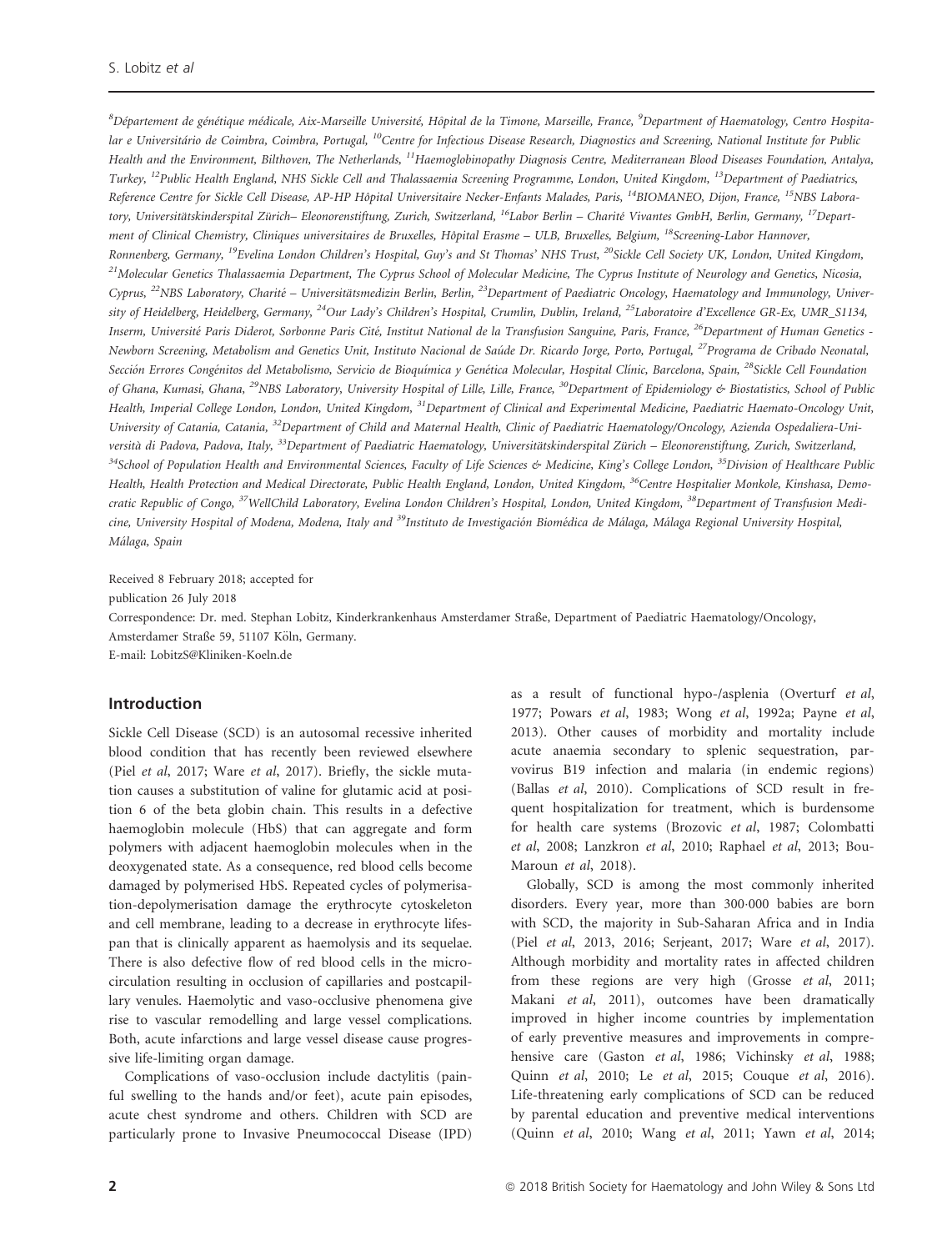Couque et al, 2016). Both Pneumococcal prophylaxis with oral penicillin from 3 months of age and pneumococcal vaccination significantly reduce the risk of IPD (Overturf & Powars, 1980; Gaston et al, 1986; Wong et al, 1992b; Falletta et al, 1995; Sobota et al, 2015; Rankine-Mullings & Owusu-Ofori, 2017). Parents can be taught how to recognise signs and symptoms of anaemia, and how to examine for splenic enlargement so that they can bring the child to medical attention promptly and avoid adverse outcomes from acute splenic sequestration (Wang et al, 2011). These observations have helped to support inclusion of SCD in the newborn screening (NBS) programmes of several European countries (Table I and II).

There are two alternative approaches to NBS. "Targeted screening" takes the ethnic ancestry of every newborn into account. Testing is restricted to babies whose parental family origins are from 'at risk' ethnic groups. In contrast, "universal screening" is offered to the whole newborn population irrespective of family origins.

In its publication "A Roadmap for European Haematology Research" (Engert et al, 2016), the European Haematology Association (EHA) recommended undertaking detailed epidemiological studies in all countries, particularly in Western Europe, as a prerequisite for the implementation of effective prevention programmes. Previously, there have been efforts to develop uniform standards for care of SCD across Europe (de Montalembert et al, 2011; Engert et al, 2016), but significant variation in practice persists. Two factors have recently highlighted the need for a more coordinated approach to diagnosis and management. Firstly, the globalization of migration flows has increased cultural diversity, bringing to Europe populations from areas with high prevalence of SCD and increasing the number of patients (Roberts & de Montalembert, 2007; Piel, 2016; Cortes-Castell et al, 2017; Inusa & Colombatti, 2017; Kunz et al, 2017). Secondly, health policies and health systems across the European Union (EU) are becoming increasingly interconnected, because of patients receiving healthcare across the EU, health professionals working in different EU

countries, higher expectations for healthcare and new developments in health technologies (EU 2011). The "Pan-European Consensus Conference on Newborn Screening for Haemoglobinopathies", which took place in Berlin, Germany on 29–30 April 2017, brought together more than 50 experts with both laboratory and clinical backgrounds from 13 European countries; it was endorsed by EuroBloodNet, the European Reference Network (ERN) in Rare Haematological Diseases ([www.eurobloodnet.com\)](http://www.eurobloodnet.com).

The conference had two major goals:

- 1 To provide an overview of current NBS policies and epidemiological data across Europe.
- 2 To identify key questions from both laboratory and clinical perspectives that relate to implementing and sustaining NBS programmes in Europe, and to attempt to reach a consensus statement on each of these questions.

The purpose of this paper is to report a summary of the data discussed at the conference and to present the consensus statements.

# Methodology

The idea of a European meeting to address priorities for SCD was first suggested at the Global Sickle Cell Disease Network (GSCDN) meeting in Rio de Janeiro, Brazil, 11–14 November 2014, and further developed at the 10th Annual Conference of the Academy of Sickle Cell and Thalassaemia (ASCAT) in London, 5–7 October 2016. NBS was suggested as the first issue to be addressed, being the first specific intervention after birth.

Four months before the conference, clinical and laboratory experts in the field of SCD from European countries where SCD is considered a health care issue were invited to participate. Experts were selected on the basis of their publications and/or presentations at scientific meetings. They were joined by representatives from national scientific societies, national SCD reference centres and national NBS programmes.

Table I. Newborn screening programmes for sickle cell disease in Europe.

| Country                            | Level               | Coverage                              | Reference                         |
|------------------------------------|---------------------|---------------------------------------|-----------------------------------|
| Belgium                            | Regional (Brussels) | Universal                             | Gulbis et al (2009)               |
| Belgium                            | Regional (Liége)    | Universal                             | Gulbis et al (2009)               |
| France                             | National            | Targeted in metropolitan France       | Bardakdjian-Michau et al (2009)   |
|                                    |                     | and universal in overseas territories | Saint-Martin et al (2013),        |
|                                    |                     |                                       | Thuret et al (2010)               |
| Netherlands                        | National            | Universal                             | Bouva et al $(2010)$              |
| Spain                              | National            | Universal                             | Manu Pereira and Corrons (2009)   |
| United Kingdom (England,           | National            | Universal                             | Ryan <i>et al</i> (2010)          |
| Scotland, Wales, Northern Ireland) |                     |                                       | Streetly (2000, 2005)             |
|                                    |                     |                                       | Streetly et al (2008, 2010, 2018) |

Please note: The UK has a linked antenatal and neonatal screening programme for haemoglobinopathies. Cyprus and Turkey have antenatal programmes only (Angastiniotis & Hadjiminas, 1981; Kolnagou & Kontoghiorghes, 2009; Canatan, 2014; Kountouris et al, 2016).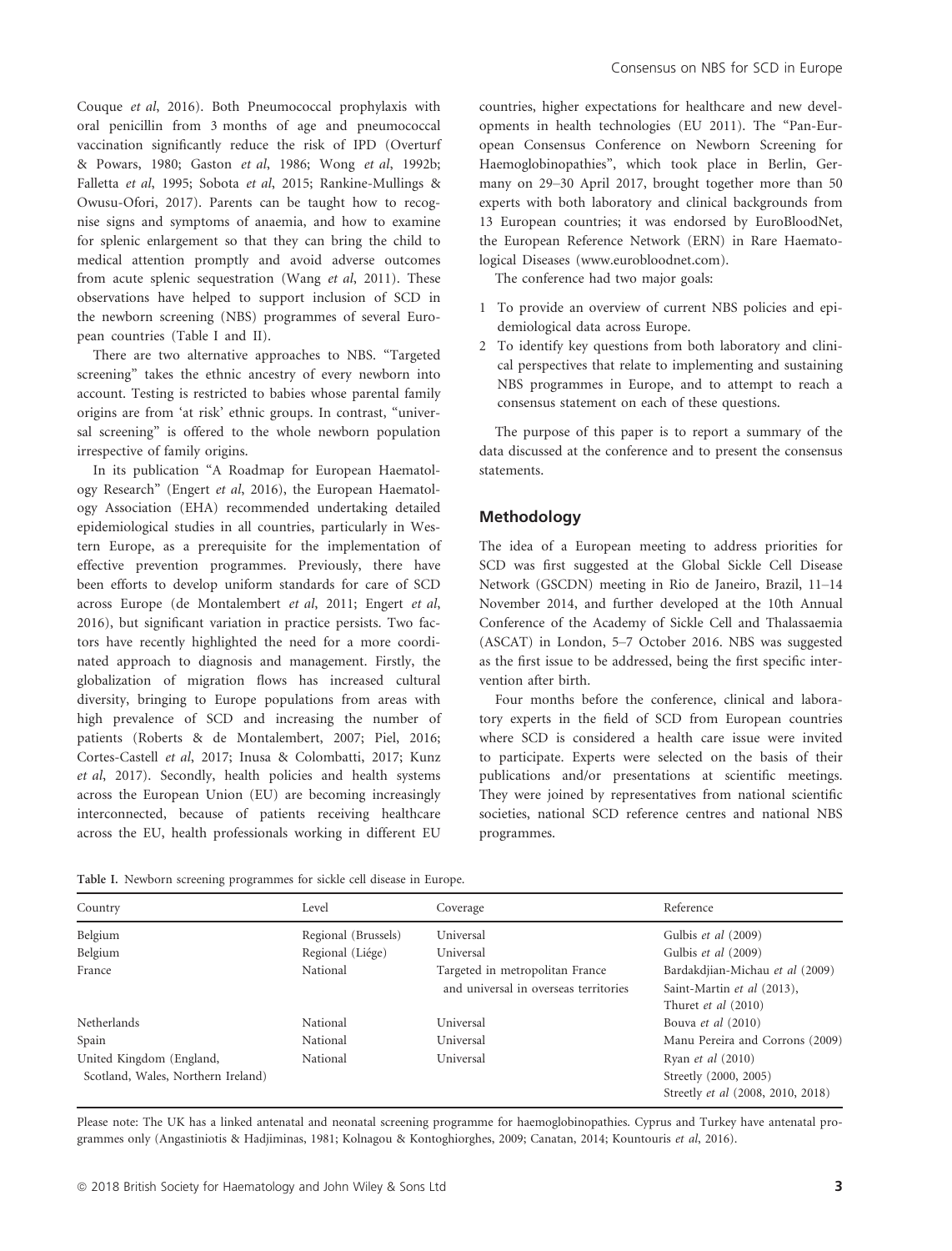| Country | Level                            | Coverage  | Reference                                     |
|---------|----------------------------------|-----------|-----------------------------------------------|
| Germany | Regional (Berlin)                | Universal | Frommel et al (2014)<br>Lobitz et al $(2014)$ |
| Germany | Regional (Hamburg)               | Universal | Grosse et al (2016)                           |
| Germany | Regional (Southwest Germany)     | Universal | Kunz et al (2016)                             |
| Germany | Regional (Berlin + Brandenburg)  | Universal | Lobitz et al                                  |
| Ireland | National                         | Targeted  | Gibbons et al (2015)                          |
| Italy   | Regional (Friuli Venezia Giulia) | Targeted  | Unpublished observations                      |
| Italy   | Regional (Modena)                | Targeted  | Lodi et al $(2017)$                           |
| Italy   | Regional (Ferrara)               | Targeted  | Ballardini et al (2013)                       |
| Italy   | Regional (Novara)                | Targeted  | Rolla et al (2014)                            |
| Italy   | Interregional (Padova-Monza)     | Universal | Martella et al (2017)                         |

Table II. Pilot studies on newborn screening for sickle cell disease in Europe.

The steering committee (RC, EC, JE, SL) prepared a standardized form for the presentation of each country's national data on NBS (Appendix S1) that was sent to the speakers 1 month in advance of the conference. The committee also drafted a list of questions for consensus discussion (Appendix S2). On the first day of the conference, key topics in epidemiology, screening and NBS techniques were reviewed. Representatives from 12 countries (Cyprus, France, Germany, Ireland, Italy, Netherlands, Portugal, Spain, Sweden, Switzerland, Turkey, UK) then reported available data on NBS for haemoglobinopathies in their countries (agenda available in Appendix S3).

On the second day, consensus questions were discussed and experiences of NBS for SCD outside Europe were explored. The discussion was moderated by an independent non-European specialist (KOF) who was assisted by a patient representative (JJ).

## Results

## National policies and country presentations

National screening policies were found to be quite heterogeneous across European countries, and data on the number of affected patients were not available for every country. Moreover, there was no standardized approach to defining the population to be screened, the screening methodology and the flow of samples and patient reports.

England, Wales, Scotland, Northern Ireland (Streetly et al, 2010, 2018), France (Bardakdjian-Michau et al, 2009; Couque et al, 2016), Spain (Manu Pereira & Corrons, 2009; Cela et al, 2017) and the Netherlands (Bouva et al, 2010; Jans et al, 2012) have established national NBS programmes for SCD. In Belgium, a regional screening programme has operated in Brussels and the surrounding areas since 1994 and in Liege and the surrounding areas since 2002 (Gulbis et al, 2009). Germany (Frommel et al, 2014; Lobitz et al, 2014; Grosse et al, 2016; Kunz et al, 2016), Ireland (Gibbons et al, 2015) and Italy (Ballardini et al, 2013; Rolla et al, 2014; Lodi et al, 2017; Martella et al, 2017), reported completed pilot studies. Some countries have reported a reduction in mortality and SCDrelated complications (Telfer et al, 2007; van der Plas et al, 2011; Le et al, 2018) and economic benefits for their health care systems (Okpala et al, 2002; Castilla-Rodríguez et al, 2016; Streetly et al, 2018).

Haemoglobinopathy programmes in Turkey and Cyprus are aimed at prevention and are based on premarital screening and prenatal diagnosis (Angastiniotis & Hadjiminas, 1981; Canatan, 2014; Kountouris et al, 2016). A few countries with evidence of increasing numbers of patients have not yet considered planning national strategies. Table I and II provides an overview of the status quo of NBS for SCD in Europe. Detailed data presented by country representatives are summarized in Table III and IV.

# Consensus questions and statements

Do you agree that the future burden of SCD in Europe will be increasing? It was undisputed that the burden of SCD in Europe has been increasing and is likely to continue to do so in the foreseeable future (Piel, 2016). This increase is due to three factors: (i) an increase in the number of newborns (Piel et al, 2013); (ii) an increase in life expectancy of SCD (Quinn et al, 2010; Le et al, 2015; Gardner et al, 2016) and (iii) an increase in the number of immigrants with SCD from areas of high prevalence (Inusa & Colombatti, 2017; Kunz et al, 2017).

These three factors make a variable contribution to the burden of SCD in different European countries. For example, in Spain, the number of SCD patients increased significantly 10–15 years ago as a result of immigration from Africa, but appears to have stabilized in the past few of years (Cela et al, 2017). In contrast, Italy, France and Germany have recently been accepting large numbers of refugees and have faced a dramatic increase in their patient numbers since 2014. In England, where there is a well-established linked newborn and antenatal screening programme for SCD and thalassaemia, a downward trend in reported screen positive results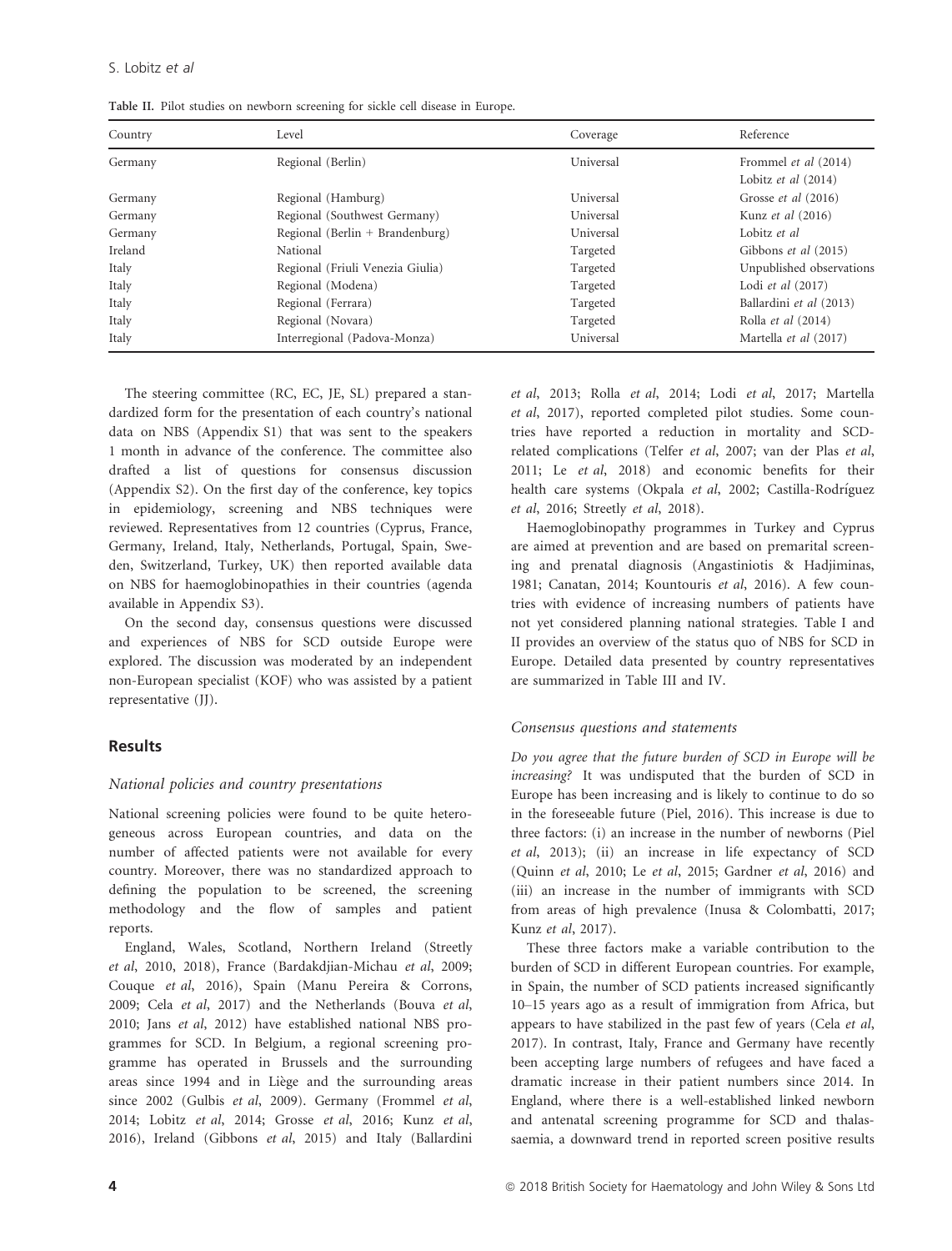|             |            |           | National NBS                                                                                                                                                                        |                | Table III. Summary of presentations given by the country representatives during the conference. Part 1. |                                          |            | Estimated        |                     |                                                                |
|-------------|------------|-----------|-------------------------------------------------------------------------------------------------------------------------------------------------------------------------------------|----------------|---------------------------------------------------------------------------------------------------------|------------------------------------------|------------|------------------|---------------------|----------------------------------------------------------------|
|             |            |           | programme for                                                                                                                                                                       |                |                                                                                                         | HGP                                      | SCD        | number           | Estimated           |                                                                |
|             |            | Annual    | endocrine/                                                                                                                                                                          | Voluntary or   | National NBS                                                                                            | screening                                | positive   | of SCD           | number              |                                                                |
|             | Population | births    | metabolic                                                                                                                                                                           | mandatory      | programme                                                                                               | started                                  | babies     | patients         | of thalassaemia     |                                                                |
| Country     | [million]  | (year)    | diseases                                                                                                                                                                            | participation* | for HGP                                                                                                 | (year)                                   | (year)     | (source)         | patients (source)   | References                                                     |
| Cyprus      | 1.2        | 9.341     | Yes                                                                                                                                                                                 | Voluntary      | $\stackrel{\circ}{\simeq}$                                                                              | $\rm N\!A$                               | $\rm N\!A$ | 49               | 592                 | Angastiniotis and Hadjiminas (1981);                           |
|             |            | (2013)    |                                                                                                                                                                                     |                |                                                                                                         |                                          |            | (registry)       | (registry)          | Kolnagou and Kontoghiorghes (2009);<br>Kountouris et al (2016) |
| England     | 54.3       | 661.496   | Yes                                                                                                                                                                                 | Voluntary      | For SCD                                                                                                 | 2006                                     | 278        | 11.000           | 1.000               | Ryan et al (2010); Streetly (2000, 2005);                      |
|             |            | (2014)    |                                                                                                                                                                                     |                |                                                                                                         |                                          | (2014)     | (registry)       | (registry)          | Streetly et al (2008, 2010, 2018)                              |
| France      | 67.0       | 828-856   | $\mathbf{Yes}$                                                                                                                                                                      | Voluntary      | For SCD                                                                                                 | 1995                                     | 466        | 15.000           | 600                 | Bardakdjian-Michau et al (2009); Saint-                        |
|             |            | (2014)    |                                                                                                                                                                                     |                |                                                                                                         |                                          | (2015)     | (expert opinion) | (registry)          | Martin et al (2013); Thuret et al<br>(2010)                    |
| Germany     | 82.2       | 714.927   | Yes                                                                                                                                                                                 | Voluntary      | No (but several                                                                                         | $\stackrel{\triangle}{\scriptstyle\sim}$ | $\rm N\!A$ | $3.000 - 5.000$  | 400                 | Frommel et al (2014); Grosse et al                             |
|             |            | (2014)    |                                                                                                                                                                                     |                | pilots)                                                                                                 |                                          |            | (expert opinion) | (expert opinion)    | (2016); Kunz et al (2016); Lobitz et al                        |
|             |            |           |                                                                                                                                                                                     |                |                                                                                                         |                                          |            |                  |                     | (2014)                                                         |
| Ireland     | 4.8        | 67.558    | Yes                                                                                                                                                                                 | Voluntary      | No (but opt-in                                                                                          | 2003                                     | 16         | 550              | 20                  | Gibbons et al $(2015)$                                         |
|             |            | (2014)    |                                                                                                                                                                                     |                | both, pilot)<br>for                                                                                     |                                          | (2016)     | (screening data) | (screening data)    |                                                                |
| Italy       | 60.6       | 502-596   | Yes                                                                                                                                                                                 | Mandatory      | No (but several                                                                                         | $\stackrel{\triangle}{\scriptstyle\sim}$ | N/A        | 2.000            | 7.000               | Ballardini et al (2013); Lodi et al                            |
|             |            |           |                                                                                                                                                                                     |                |                                                                                                         |                                          |            |                  |                     |                                                                |
|             |            | (2014)    |                                                                                                                                                                                     |                | pilots)                                                                                                 |                                          |            | (expert opinion) | (expert opinion)    | (2017); Martella et al (2017); Rolla<br>et al (2014)           |
| Netherlands | 17.0       | 176.952   | Yes                                                                                                                                                                                 | Voluntary      | For both                                                                                                | 2007/2017                                | 35         | $1.500 - 2.000$  | 100                 | Bouva et al (2010); Jans et al (2012)                          |
|             |            | (2014)    |                                                                                                                                                                                     |                |                                                                                                         | (SCD/Thal)                               | (2014)     | (expert opinion) | (expert opinion)    |                                                                |
| Portugal    | 10.3       | 82.367    | Yes                                                                                                                                                                                 | Voluntary      | ż                                                                                                       | $\mathop{\rm N}\nolimits\!mathcal{A}$    | N/A        | $006 - 908$      | $30 - 35$           |                                                                |
|             |            | (2014)    |                                                                                                                                                                                     |                |                                                                                                         |                                          |            | (expert opinion) | (expert opinion)    |                                                                |
| Spain       | 47.6       | 427-595   | Yes                                                                                                                                                                                 | Voluntary      | For SCD                                                                                                 | 2015                                     | 28         | 800              | 100                 | Cela et al (2017); Manu Pereira and                            |
|             |            | (2014)    |                                                                                                                                                                                     |                |                                                                                                         |                                          | (2014)     | (registry)       | (registry)          | Corrons (2009)                                                 |
| Sweden      | 9.9        | 114.907   | Yes                                                                                                                                                                                 | Voluntary      | $\tilde{z}$                                                                                             | N/A                                      | NA         | Unknown          | Unknown             |                                                                |
|             |            | (2014)    |                                                                                                                                                                                     |                |                                                                                                         |                                          |            |                  |                     |                                                                |
| Switzerland | 8.4        | 88.333    | Yes                                                                                                                                                                                 | Voluntary      | $\tilde{z}$                                                                                             | $N\mathcal{A}$                           | $\rm N\!A$ | 200              | $\overline{\omega}$ |                                                                |
|             |            | (2014)    |                                                                                                                                                                                     |                |                                                                                                         |                                          |            | (survey)         | (survey)            |                                                                |
| Turkey      | 81.6       | 1.337.504 | Yes                                                                                                                                                                                 | Mandatory      | $\tilde{z}$                                                                                             | $\stackrel{\triangle}{\scriptstyle\sim}$ | N/A        | 1.265            | 3.135               | Canatan (2014)                                                 |
|             |            | (2014)    |                                                                                                                                                                                     |                |                                                                                                         |                                          |            | (registry)       | (registry)          |                                                                |
|             |            |           | *Please note: In all participating countries virtually 100% of newborns are tested for endocrine and metabolic diseases. However, the target diseases vary from country to country. |                |                                                                                                         |                                          |            |                  |                     |                                                                |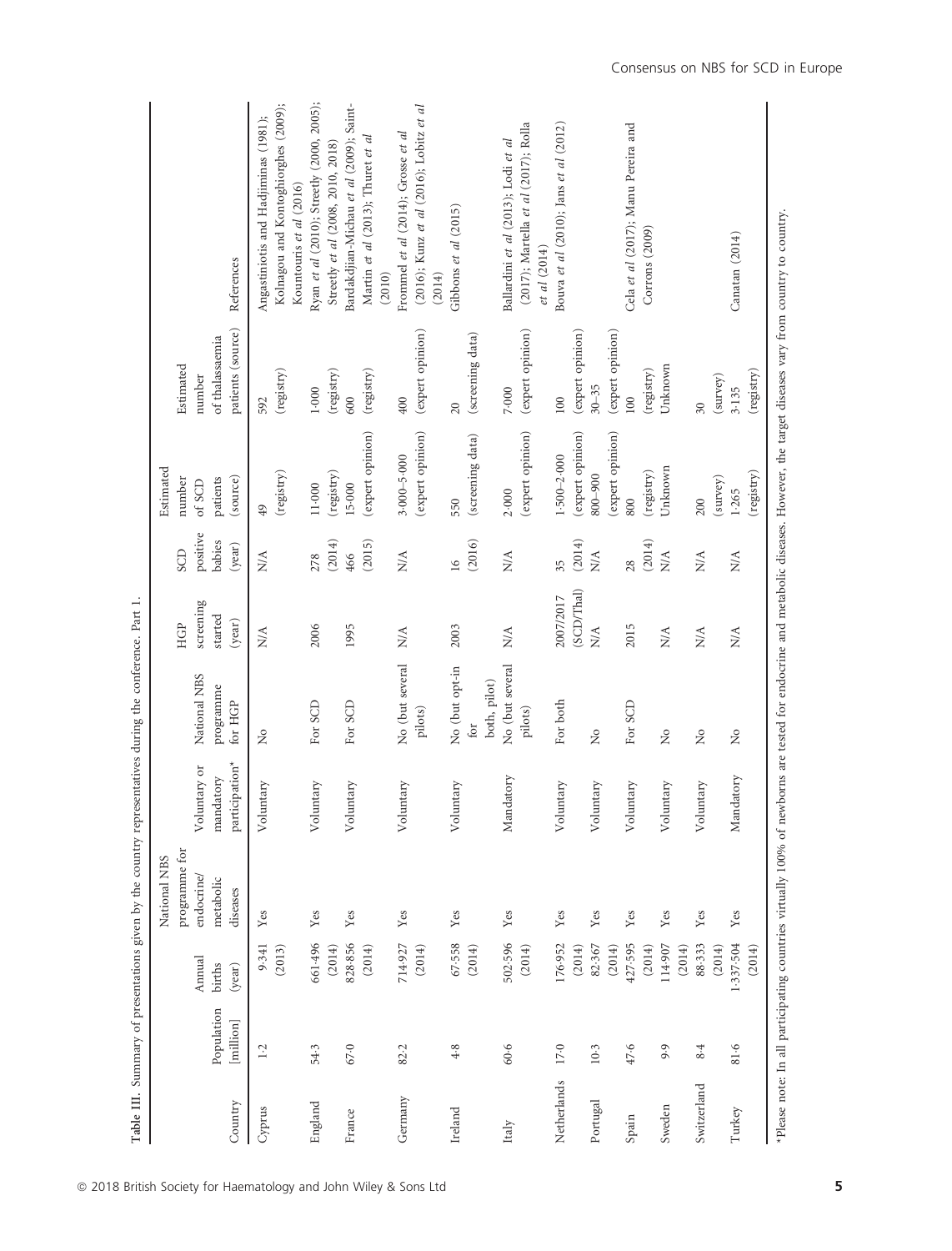| Country     | Registries for<br>haemoglobin<br>disorders      | Coverage of NBS                                                           | First-tier screening<br>method           | Confirmation of positive results                                             | Test quality data                        | haemoglobinopathies<br>Beneficial effects of<br>NBS for | Special features                                                                                                |
|-------------|-------------------------------------------------|---------------------------------------------------------------------------|------------------------------------------|------------------------------------------------------------------------------|------------------------------------------|---------------------------------------------------------|-----------------------------------------------------------------------------------------------------------------|
|             | For both                                        | programme<br>$\stackrel{\triangle}{\scriptstyle\sim}$                     | $\mathop{\rm NA}\nolimits$               | $\stackrel{\triangle}{\geq}$                                                 | $\stackrel{\triangle}{\scriptstyle\sim}$ | N/A                                                     | No NBS, but very effective premarital                                                                           |
| Cyprus      |                                                 |                                                                           |                                          |                                                                              |                                          |                                                         | screening programme                                                                                             |
| England     | For both                                        | Universal                                                                 | Œ,<br><b>MS/MS</b><br>HPLC,              | laboratory with same sample,<br>Screening or specialist referral             | Specificity<br>99%,                      | mortality = $1.7/1000$                                  | Linked antenatal and neonatal                                                                                   |
|             |                                                 |                                                                           |                                          | but different method                                                         | sensitivity 100%                         | person years follow-up                                  | screening programme, thalassaemia is<br>not a formal target disease in NBS,<br>but is reported if detected      |
| France      | thalassaemia<br>$\sin$<br>For                   | metropolitan France<br>overseas territory,<br>Universal in<br>targeted in | MALDI-TOF<br>Œ,<br>IEF, MS<br>HPLC,      | Screening laboratory with same<br>sample, but different method               | $\mathop{\rm NA}\limits^\Delta$          | $\frac{\triangleleft}{\triangle}$                       | Decision for targeted screening based<br>on an oral questionnaire                                               |
| Germany     | For SCD only                                    | $\mathop{\rm N/A}\nolimits$                                               | $\mathop{\rm N/A}\nolimits$              | $\mathop{\rm N}\nolimits\!mathop{\rm A}\nolimits$                            | $\stackrel{\triangle}{\scriptstyle\sim}$ | $\mathop{\rm NA}\limits^\Delta$                         | introduce NBS for SCD submitted in<br>Several pilot studies, application to<br>May 2018                         |
| Ireland     | For both                                        | Targeted, based on a<br>questionnaire                                     | U<br>HPLC,                               | HPLC, IEF at reference centre                                                | sensitivity 100%<br>Specificity 99%,     | No death <1 year<br>commenced<br>since NBS              | programme available to every<br>Well-developed pilot screening<br>newborn in the country                        |
| Italy       | implemented<br>Approved for<br>both, not<br>yet | $\mathop{\rm NA}\limits^\Delta$                                           | $\stackrel{\triangle}{\scriptstyle\sim}$ | $\stackrel{\triangle}{\scriptstyle\sim}$                                     | $\mathop{\rm NA}\nolimits$               | $\frac{\lambda}{2}$                                     | Several NBS pilot studies, few regional<br>registries, antenatal screening offered<br>to all pregnant women     |
| Netherlands | $\frac{1}{2}$                                   | Universal                                                                 | HPLC                                     | No 2nd-tier method                                                           | sensitivity 100%<br>Specificity 100%,    | $\stackrel{\triangle}{\geq}$                            |                                                                                                                 |
| Portugal    | $\tilde{z}$                                     | $\stackrel{\triangle}{\scriptstyle\sim}$                                  | $\mathop{\rm NA}\limits$                 | $\mathop{\rm NA}\limits$                                                     | N/A                                      | $\stackrel{\triangle}{\geq}$                            | Local registries available; pilot study in<br>planning                                                          |
| Spain       | For both                                        | Universal                                                                 | U<br>HPLC,                               | samesample or same method<br>Variable, same method on<br>on different sample | Specificity 100%,<br>sensitivity 100%    | $\stackrel{\triangle}{\approx}$                         | Thalassaemia is not a target disease, but<br>reported if detected                                               |
| Sweden      | $\tilde{z}$                                     | $\mathop{\rm NA}\limits^\Delta$                                           | $\mathop{\rm NA}\limits^\Delta$          | $\stackrel{\triangle}{\scriptstyle\sim}$                                     | N/A                                      | N/A                                                     | Antenatal anaemia screening of all<br>pregnant women                                                            |
| Switzerland | $\tilde{z}$                                     | $\stackrel{\triangle}{\scriptstyle\sim}$                                  | $\stackrel{\triangle}{\scriptstyle\sim}$ | $\rm N/A$                                                                    | $\stackrel{\triangle}{\geq}$             | $\rm N\!A$                                              |                                                                                                                 |
| Turkey      | For both                                        | N/A                                                                       | N/A                                      | N/A                                                                          | <b>N/A</b>                               | <b>N/A</b>                                              | screening programme has reduced the<br>No NBS, but very effective premarital<br>number of affected birth by 90% |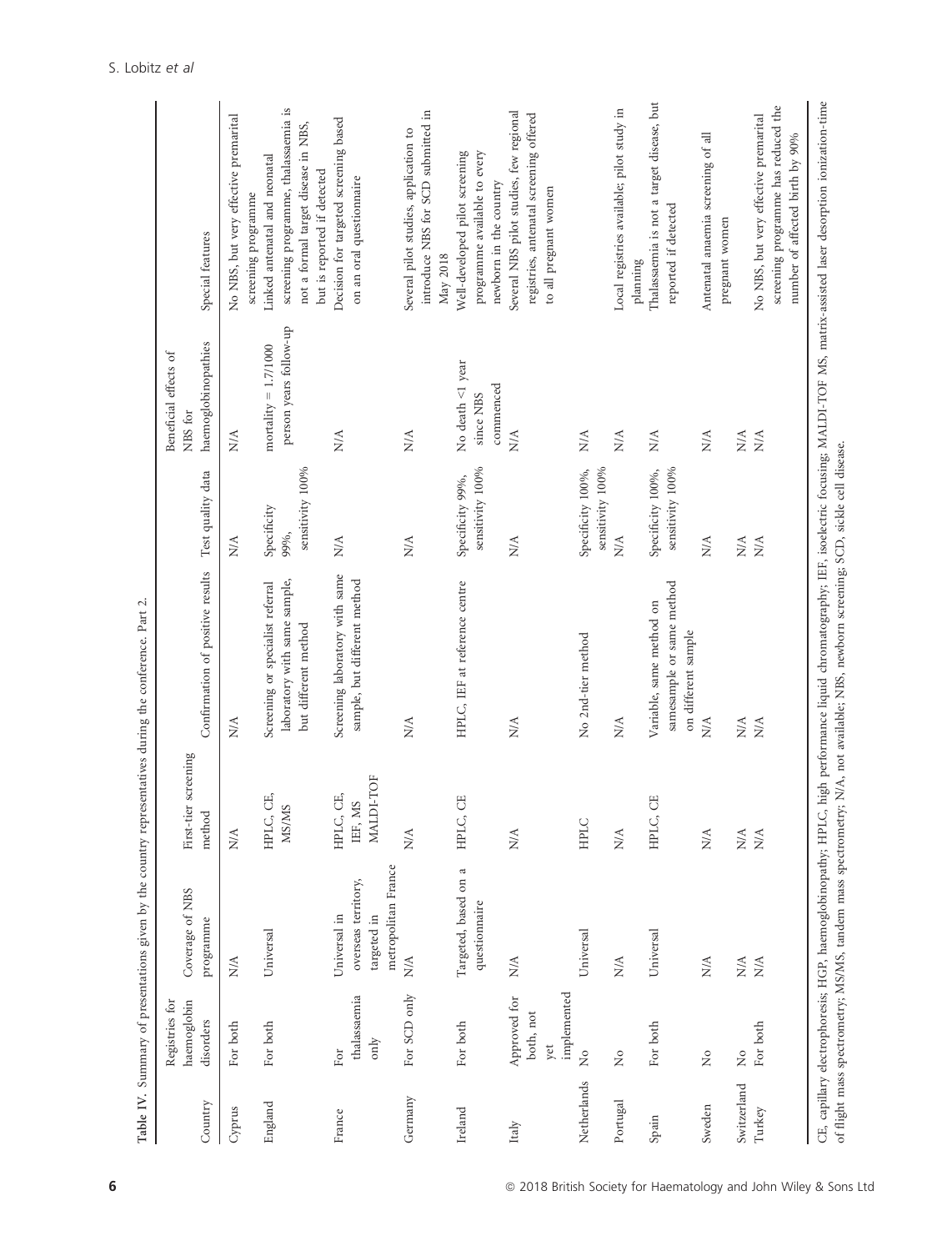is discernible in some areas (National Health Service [NHS] 2018). However, total patient numbers continue to increase due to the improved life expectancy attributed to the success of the national disease management programme and awareness campaigns (Gardner et al, 2016).

Many epidemiological questions on SCD remain unanswered due to the lack of standardized national data collection systems across Europe. A European Haemoglobinopathy Registry could enhance monitoring of changing demographics, service delivery and patient outcomes, and improve patient access to care (Inusa & Colombatti, 2017). Of the countries that participated in the conference, national registries for SCD exist in Belgium, Cyprus, Germany, Greece, Spain and the UK (Cela et al, 2017; Kountouris et al, 2016; Kunz et al, 2017; Le et al, 2015; Voskaridou et al, 2012; [http://nhr.mdsas.com/\)](http://nhr.mdsas.com/).

Consensus statements

- 1a. In Europe the burden of Sickle Cell Disease (SCD) has increased and will continue to increase.
- 1b. It is desirable that all European patients with SCD are enrolled onto registries, with standardized data collection and coordinated follow-up.

What are the target diseases in a NBS programme for haemoglobinopathies? The panel noted that there was good evidence for the benefit of detecting SCD at birth and was unanimous that SCD (all genotypes) should be the primary target disease of a NBS programme. Although there was insufficient evidence of a clinical benefit in diagnosing beta thalassaemia major in newborns, the panel supported the recommendation that a suspected diagnosis should be reported to the family. This consensus takes into account that beta thalassemia major will be detected as a "by-product" of most test methods ("F only pattern"). All panel members agreed that it is advantageous to detect thalassaemia major early in order to counsel and prepare the family for the care of a sick child.

Consensus statements

- 2a. The target disease of a NBS programme for haemoglobinopathies is SCD, including all genotypes.
- 2b. Beta thalassaemia, whilst not a formal target disease of a NBS programme for haemoglobinopathies, should also be reported.

What are the benefits of an early detection of SCD? The panel noted good evidence that early detection of SCD reduces morbidity and mortality. In particular, IPD can be reduced by pneumococcal vaccination and early initiation of prophylactic oral penicillin (Quinn et al, 2010; Le et al, 2015; Sobota et al, 2015; Couque et al, 2016; Gaston et al, 1986). This benefit of early detection may have reduced in recent years because children in most European countries receive conjugate pneumococcal vaccinations as part of routine infant vaccination schedules. However, strains not included in the vaccine remain a problem, which may worsen in the future (Payne et al, 2013; Tin Tin Htar et al, 2015; Waight et al, 2015; Camilli et al, 2017; Latasa Zamalloa et al, 2017; Oligbu et al, 2018). Antibiotic prophylaxis therefore remains necessary. Morbidity and mortality due to infections, acute anaemic episodes and vaso-occlusive events, such as acute chest syndrome, can be further reduced by parental education and clear pathways for accessing care and effective treatment protocols (Olney, 1999; Serjeant et al, 2018). The incidence of childhood stroke can also be reduced by about 90% through transcranial Doppler (TCD) screening from 2 years of age and transfusion of children with confirmed abnormal transcranial Doppler velocities (Adams et al, 1992, 1998; Adams & Brambilla, 2005).

The panel agreed that a NBS programme must be accompanied by a comprehensive care programme for affected infants. This requires a sufficient number of centres to provide access to comprehensive care, together with awareness campaigns and patient involvement throughout the geographical region of screening. A treatment guideline adapted to national specifics is desirable. However, as several guidelines are available in Europe, including a European recommendation on comprehensive care for children with SCD (de Montalembert et al, 2011), the presence of a national guideline is not mandatory.

## Consensus Statement

3. Early diagnosis by NBS, together with anti-pneumococcal penicillin prophylaxis and vaccination, coordinated follow-up and parental education, reduces morbidity and mortality from SCD in childhood.

Which countries should screen for SCD? The panel agreed that it is not necessary to define a threshold of birth prevalence that would be required for the implementation of NBS for SCD. Nevertheless, epidemiological data should be available to support the decision to implement NBS screening (e.g. pilot studies, registry) and cost-effectiveness should be evaluated (Davies et al, 2000; Grosse et al, 2005; Castilla-Rodríguez et al, 2016; Kuznik et al, 2016).

The panel acknowledged that it is not possible to detect SCD as a by-product of tests currently used in NBS for metabolic or endocrine target diseases. NBS for SCD requires the addition of a further testing methodology to the existing NBS programme.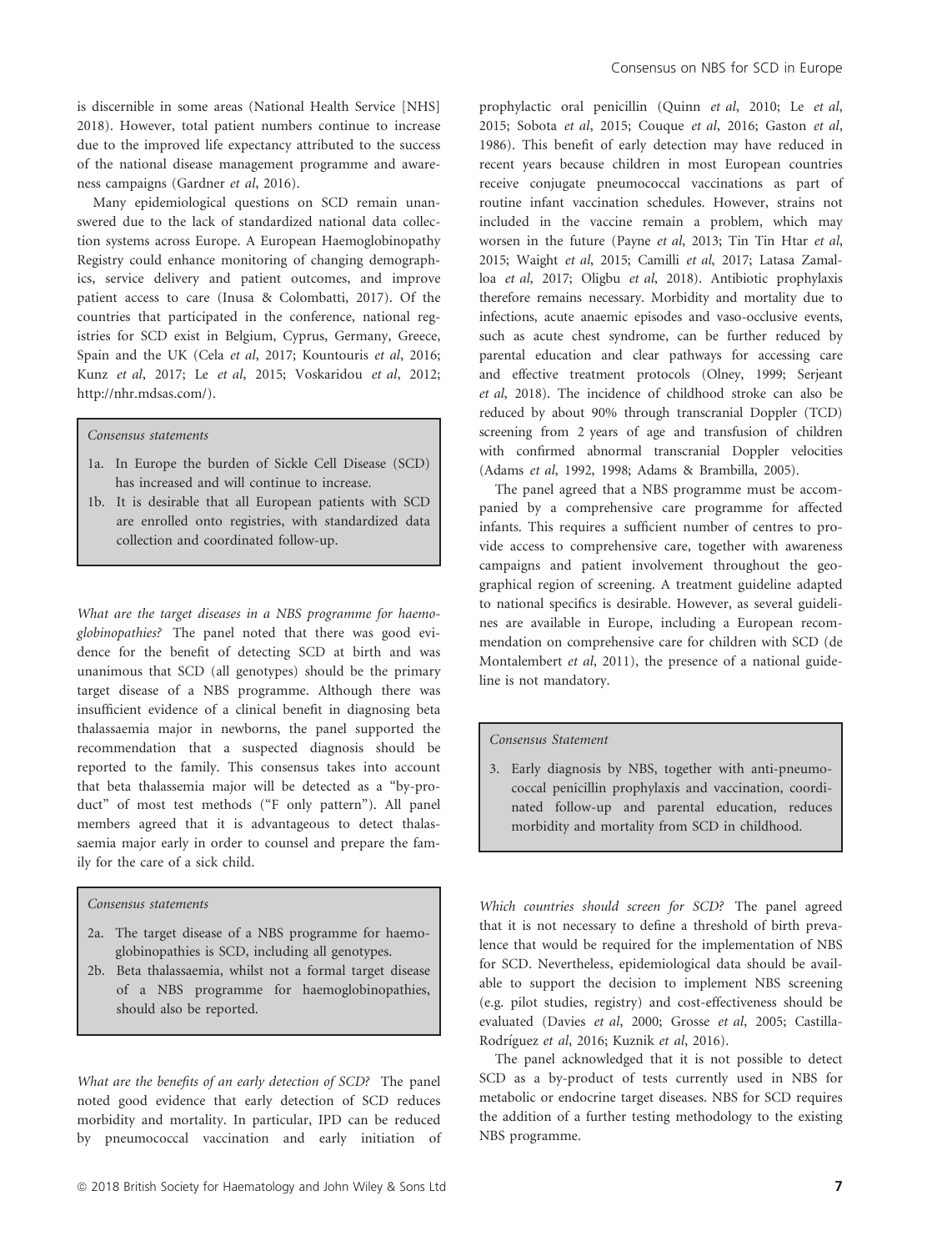## S. Lobitz et al

In principle, any screening programme should be costeffective. There is evidence from the literature that cost-effectiveness of NBS for SCD is reached if the birth prevalence is in the order of 1:6000 births (Castilla-Rodríguez *et al*, 2016). However, other factors, such as organization of the screening programme (centralised versus de-centralised infrastructure), screening method and effectiveness of health care measures (Grosse, 2015), could also determine cost-effectiveness. Each screening programme should be periodically evaluated to ascertain its benefits.

### Consensus statements

- 4a. The implementation of a national NBS programme for SCD should be informed by a review of national epidemiological data on SCD, but should not be based solely on a threshold birth prevalence. Where not available, these data should be collected.
- 4b. A NBS programme should be developed and implemented alongside a national disease management strategy.

Who should be screened? This question aimed to obtain a consensus on whether to screen all newborns ("universal NBS") or only those newborns considered to be at risk on the basis of ethnic origin ("targeted NBS"). The panel agreed that NBS for SCD should be universal, i.e. all newborns should be screened independent of their putative ethnic origin.

Targeted screening is error-prone (Thuret et al, 2010) and could result in stigmatization of certain individuals from at-risk ethnic groups. Missed cases (false negatives) result from incorrectly assigning a parent to a low-risk ethnic group, failure to consider more distant ancestral origins, or to a range of administrative errors (Grosse, 2015). In countries where SCD is rare, health care professionals may not be aware of the individual risk for a couple. Language barriers may be another source of error, particularly for parents from at-risk immigrant populations in Europe who may not be familiar with the language of the new country. Considering the disadvantages of targeted screening approaches, the panel urges health care teams involved with antenatal and neonatal care to evaluate newborns on a case-by-case basis (carefully considering the family history) if there is no NBS programme in place.

In countries where all pregnant women are offered carrier testing (antenatal screening), universal NBS may be considered unnecessary. However, in practice, linkage of antenatal screening and NBS is operationally challenging. Furthermore, deficiencies in the antenatal screening pathway, such as failure to notify and counsel the mother of a positive carrier screening result, could impact the offer of NBS and result in failure to identify an affected infant.

#### Consensus statements

- 5a. The panel recommends universal NBS screening for SCD in all countries participating in the conference.
- 5b. Targeted screening based on ethnic origins is not recommended because of the higher risk of failure to identify an affected newborn.
- 5c. In countries where national NBS screening for SCD is not implemented, an interim policy should be agreed for testing at-risk newborns on a case-by-case basis according to family origins.

Should carriers identified in NBS be informed about their result? The carrier status (HbAS) is not completely harmless and is a risk factor for several complications, including heat-related rhabdomyolysis (Naik & Haywood, 2015; Kotila, 2016). These complications are nevertheless extremely rare and, unlike SCD, the carrier status does not fulfil the criteria required of a medical condition to justify NBS. However, it is reliably identified by the testing and can be considered as by-product of NBS screening. The identification of carriers is a potential instrument for future disease control (Roberts & de Montalembert, 2007; Jans et al, 2012; Piel, 2016). According to the patient representative (JJ), most carriers would like to know about their future risk of having an affected baby. Experiences from countries outside Europe show that parents are willing to receive this information (Ulph et al, 2014), and a variety of strategies have been adopted for informing parents of carrier results (e.g. [https://www.newbornscreening.on.ca/sites/default/file](https://www.newbornscreening.on.ca/sites/default/files/pdfs/final_do_i_want_to_know_my_childs_carrier_status_for_parents_2015.pdf) [s/pdfs/final\\_do\\_i\\_want\\_to\\_know\\_my\\_childs\\_carrier\\_sta](https://www.newbornscreening.on.ca/sites/default/files/pdfs/final_do_i_want_to_know_my_childs_carrier_status_for_parents_2015.pdf) [tus\\_for\\_parents\\_2015.pdf\)](https://www.newbornscreening.on.ca/sites/default/files/pdfs/final_do_i_want_to_know_my_childs_carrier_status_for_parents_2015.pdf).

There was consensus that parents of carriers should be informed about these test results and that families should know that a disease-causing mutation is present, as this information may affect reproductive choices in the future. The panel also considered the knowledge of carrier status an important means of increasing awareness about SCD within society. The panel agreed that reporting positive carrier results should be followed by the offer of counselling of affected families by trained staff in order to avoid confusion and anxiety. The delivery of the information should follow a well-defined standardized policy. Such counselling is timeconsuming and expensive and may not be feasible within the framework of a NBS programme. Patient organizations should be involved in the national decision-making process to define and plan such programmes.

It is important to acknowledge that in some European countries, including Germany and Switzerland, currently there are legal restrictions on reporting carrier status. The panel urges the national authorities to re-think these policies.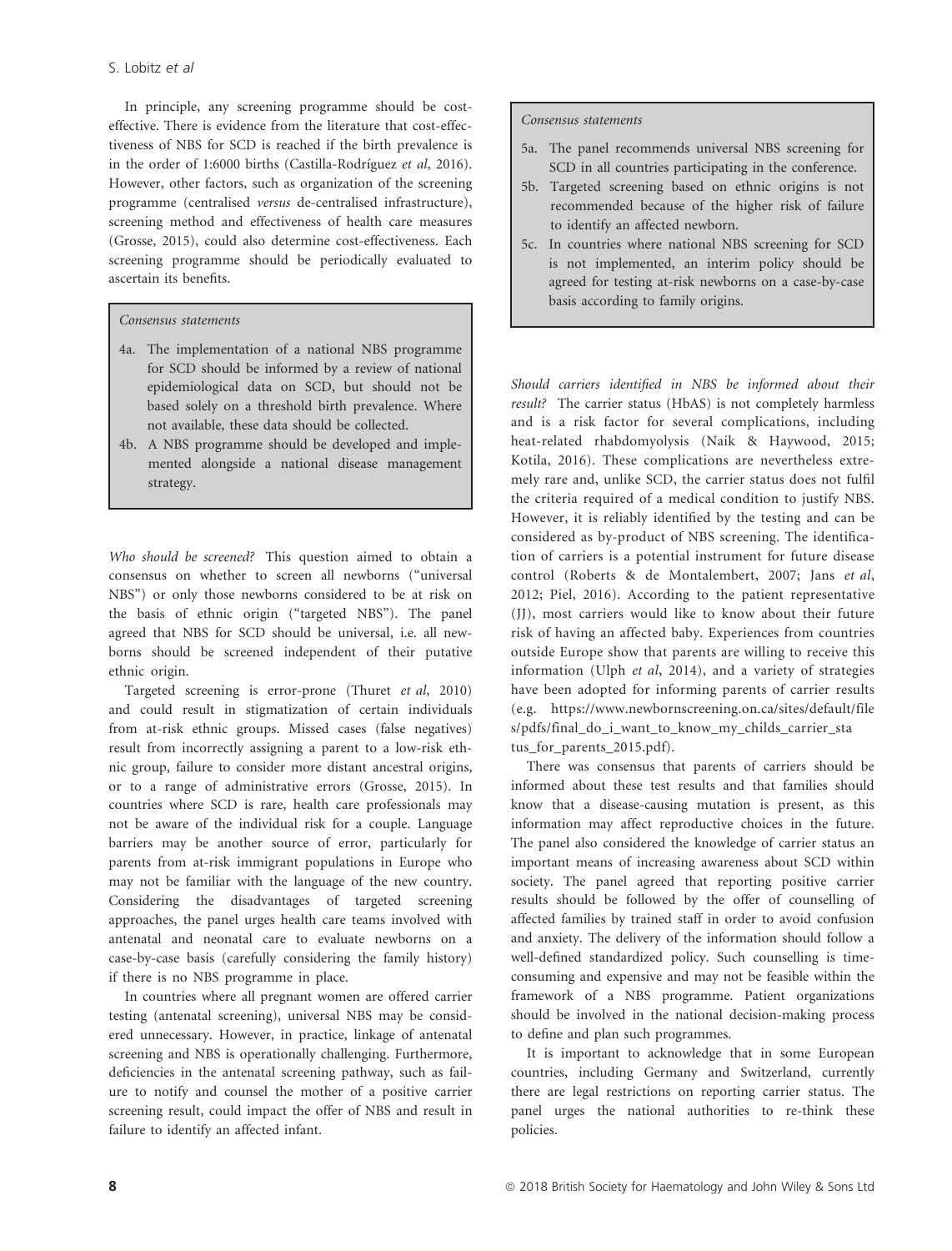#### Consensus statement

6. SCD is a genetic condition. The knowledge of the carrier state in the family provides opportunities for prevention of affected births. The carrier status (all mutations that might cause SCD) should be reported and counselling offered to carriers. The panel acknowledges that there is virtually no other evidence for this recommendation than solely "expert opinion" and encourages future research on this question. Any national decision-making process should take this into account.

Which methods are recommended and which methods are acceptable? The panel agreed that the conventional biochemical methods to separate haemoglobin variants, i.e. high performance liquid chromatography (HPLC), capillary electrophoresis (CE) and isoelectric focusing (IEF), are all suitable for NBS. There was also consensus that tandem mass spectrometry (MS/MS) is an appropriate technology and it was noted that some countries are shifting to MS/MS as the first test. It was also acknowledged that other methods are emerging, e.g. matrix-assisted laser desorption ionizationtime of flight mass spectrometry (MALDI-TOF MS) and DNA-based methods (Hachani et al, 2011; Moat et al, 2014, 2017; Daniel & Henthorn, 2015, 2016; Theberge et al, 2015; Detemmerman et al, 2017). There was consensus that new methods should be demonstrated to be at least as sensitive and as specific as HPLC and CE before they be adopted for routine screening. Automated high-throughput methods are advisable for screening of large populations. The English NHS laboratory handbook can serve as a guide for other countries (NHS 2017).

## Consensus statements

- 7a. High performance liquid chromatography (HPLC), capillary electrophoresis (CE), isoelectric focusing (IEF) and tandem mass spectrometry (MS/MS) are appropriate methods for NBS for SCD.
- 7b. New methods currently being tested should prove to be as specific and sensitive as HPLC and CE before being implemented on a larger scale.

What is the recommended procedure after a positive screening result? The approach to a first positive (presumptive SCD) screening result varies among the European countries and there were detailed discussions on the appropriate procedure after a positive screening result. The panel agreed that there is a distinction between "best practice" and "acceptable practice" in different settings.

NBS for SCD from dried blood spot samples After a first-tier screening test indicates presumptive SCD, the "best practice" is to re-test with a fresh punch using a different method on the same sample and to subsequently confirm the positive screening result with one of the two initial tests or with a third method on a second sample. Second-tier testing aims to ensure that the right sample was tested as errors may emerge from the automated punching procedure using dried blood spot cards. In addition, it aims to increase the probability that the variant haemoglobin identified by the first-tier method is HbS, because definitive identification of HbS in newborn samples can only be obtained by DNA- or mass spectrometry-based methods. Confirmatory testing aims to make a diagnosis, given that screening is, by definition, not diagnostic.

It is "acceptable" to use the same method on a re-punch of the same sample if no second-tier screening method is available and to confirm the screening result with a second method on a second sample to make a diagnosis. Diagnosis should be confirmed by the end of the second month of life to ensure that penicillin prophylaxis is started in a timely way.

NBS for SCD from cord blood and venous samples After a first-tier screening test indicates presumptive SCD, it is necessary to confirm the positive screening result and the identity of HbS with another method on a second sample.

Carrier identification "Best practice" after a first-tier screening test indicates HbS heterozygosity is to re-test with a fresh punch using another method on the same sample. "Acceptable practice" is to use the same method on a fresh punch of the same sample. Confirmatory testing from a second sample is not recommended in presumptive carriers.

Please note: one expert (MJB) found a single positive screening test sufficient to proceed to confirmatory testing from another sample with another method. It appeared that there are regional differences in terms of the variety of haemoglobin variants found in NBS. While some laboratories reported a significant prevalence of haemoglobins with biophysical properties similar to HbS, other laboratories rarely or never observed haemoglobins migrating like HbS in HPLC, CE or IEF. This finding should be taken into consideration and included in risk assessment of protocols when the local decision on methods is made.

The appropriate communication of positive test results is of fundamental importance to reduce fear and anxiety in the families and to avoid stigmatization of the baby. Results should thus reflect the testing strategy and be communicated in a standardized way.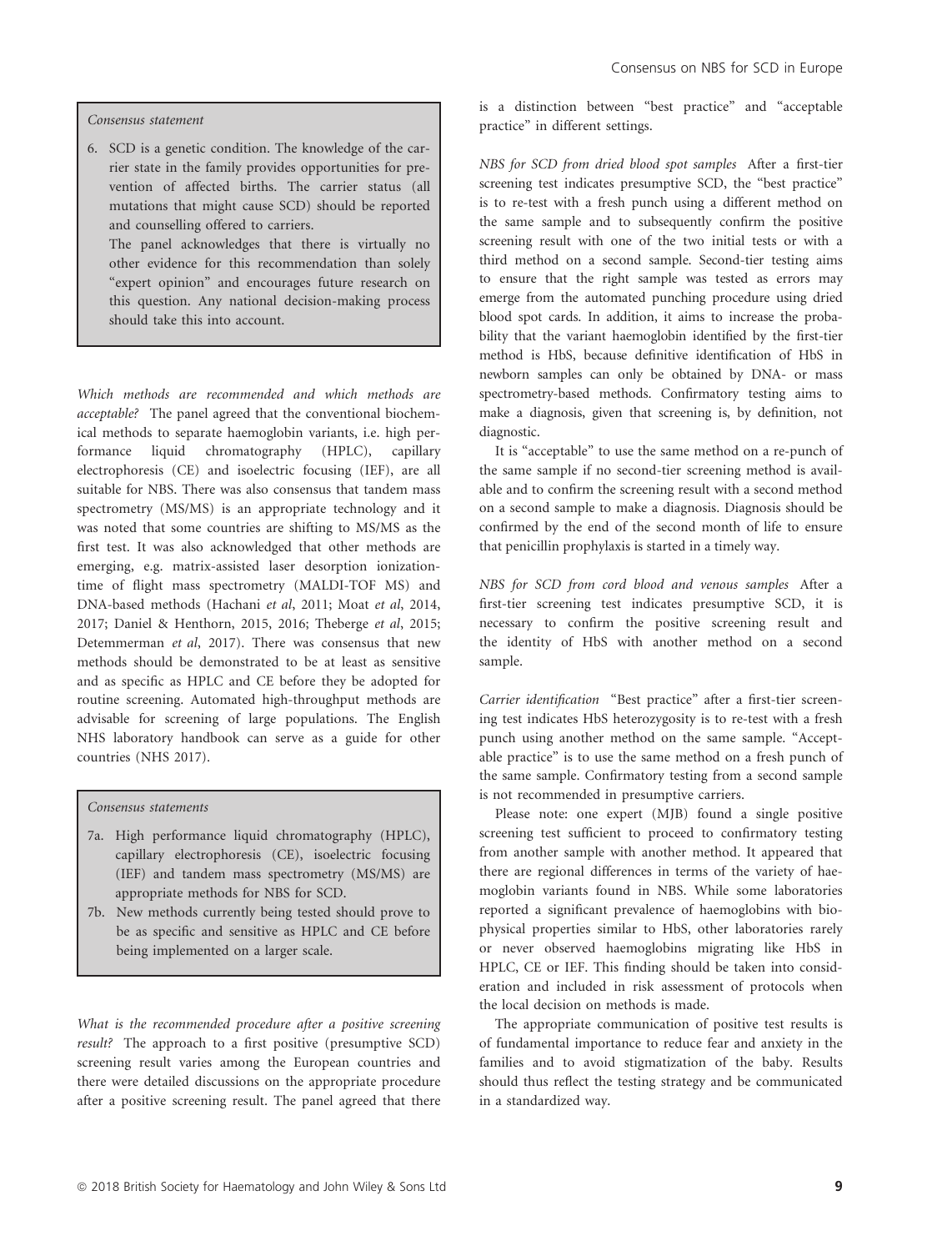## Consensus statements

- 8a. A haemoglobin pattern that is in accordance with any genotype of SCD requires a re-test with a fresh punch from the same sample. If available, a different method from the first one should be used (secondtier screening). If a second alternative method is not available, a re-test with the same method is acceptable. If the re-test is positive, the newborn should be re-called for confirmatory testing.
- 8b. Screen-positive newborns should be referred to a paediatric haematologist for counselling and confirmatory testing by a certified laboratory. The confirmatory test result should be available by the end of the second month of life. If not available at that time, penicillin prophylaxis should be initiated and continued at least until the result is available.
- 8c. In NBS programmes where carrier states are reported, any haemoglobin pattern in accordance with a carrier state requires a re-test with a fresh punch from the same sample, preferably using a different method.
- 8d. All children with SCD should be enrolled in a comprehensive care programme. The programme should ensure equal access to high-level clinical care.

# Consensuses on specific issues raised during the conference

Which blood specimens are recommended/acceptable for screening? All kinds of blood specimens from the baby are appropriate for newborn screening (Nennstiel-Ratzel et al, 2011; NHS 2017).

Do we need additional guidelines regarding NBS for SCD? The panel agreed that current NBS guidelines are appropriate to ensure reliable SCD screening results. Critical issues include prematurity, transfusions and maternal contamination in case of screening from cord blood. If a newborn should receive transfusions, re-screening 3 months after the last transfusion is indicated (Nennstiel-Ratzel et al, 2011; NHS 2017).

Which false-negative and which false-positive rates are acceptable? The panel agreed that false-negative and false-positive rates should be as low as possible. The screening programme should thus be under constant review, e.g. by external quality assessment services, to constantly improve its quality.

# **Conclusions**

Sickle cell disease is becoming a priority for European Health Care Systems. NBS enables a child to be diagnosed with SCD before presenting with symptoms and provides an opportunity to ensure early entry into a comprehensive care programme. The increased burden of SCD in Europe and the growing interconnections among European Health Care Systems raise the need for a common approach to NBS. This panel recommends universal NBS in all countries participating in the conference, collection of data on clinical outcomes through setting up of registries and development of shared clinical protocols for comprehensive care of all affected newborns. Raising public awareness about SCD is recommended, as well as focused education about the condition for health care workers, allied professionals, managers and commissioners of health care systems.

# Statement on levels of evidence

The authors would like to emphasize that the level of evidence for most of the following recommendations is "expert opinion". Nevertheless, all questions have been discussed very carefully and all recommendations were made in all conscience.

# Acknowledgments

RC, EC, JE and SL organised the conference, SL hosted the conference in Berlin. RC and SL wrote the manuscript. PT edited the manuscript. All authors joined the conference and actively contributed to the discussions. All authors reviewed the manuscript and commented on it.

# Statement on industry and corporate sponsorship

The conference was sponsored by Novartis (€5000), Celgene (€4000), Nordic Pharma (€3500), SpotOn Clinical Diagnostics (€2500), Biomaneo (€2000), PerkinElmer (€2000), Swedish Orphan Biovitrum (€2000), Bluebird Bio (€1500), myTomorrows (€1500), Chromsystems (€1000), Biorad (€1000), Sebia ( $€1000$ ) and Resonance Health ( $€500$ ). The authors declare that these donations were unrestricted educational donations and did not influence any decision and thank the sponsors of the conference for their generous financial support.

# Disclosures and competing interests

The authors have various disclosures and competing interests. All statements are available in Appendix S4.

# Supporting Information

Additional supporting information may be found online in the Supporting Information section at the end of the article.

Appendix S1. Template for the presentation of national data

Appendix S2. Questions to guide the consensus-finding process

Appendix S3. Agenda of the Pan-European Consensus Conference on Newborn Screening for Haemoglobinopathies (speakers in brackets)

Appendix S4. Disclosures and competing interests statements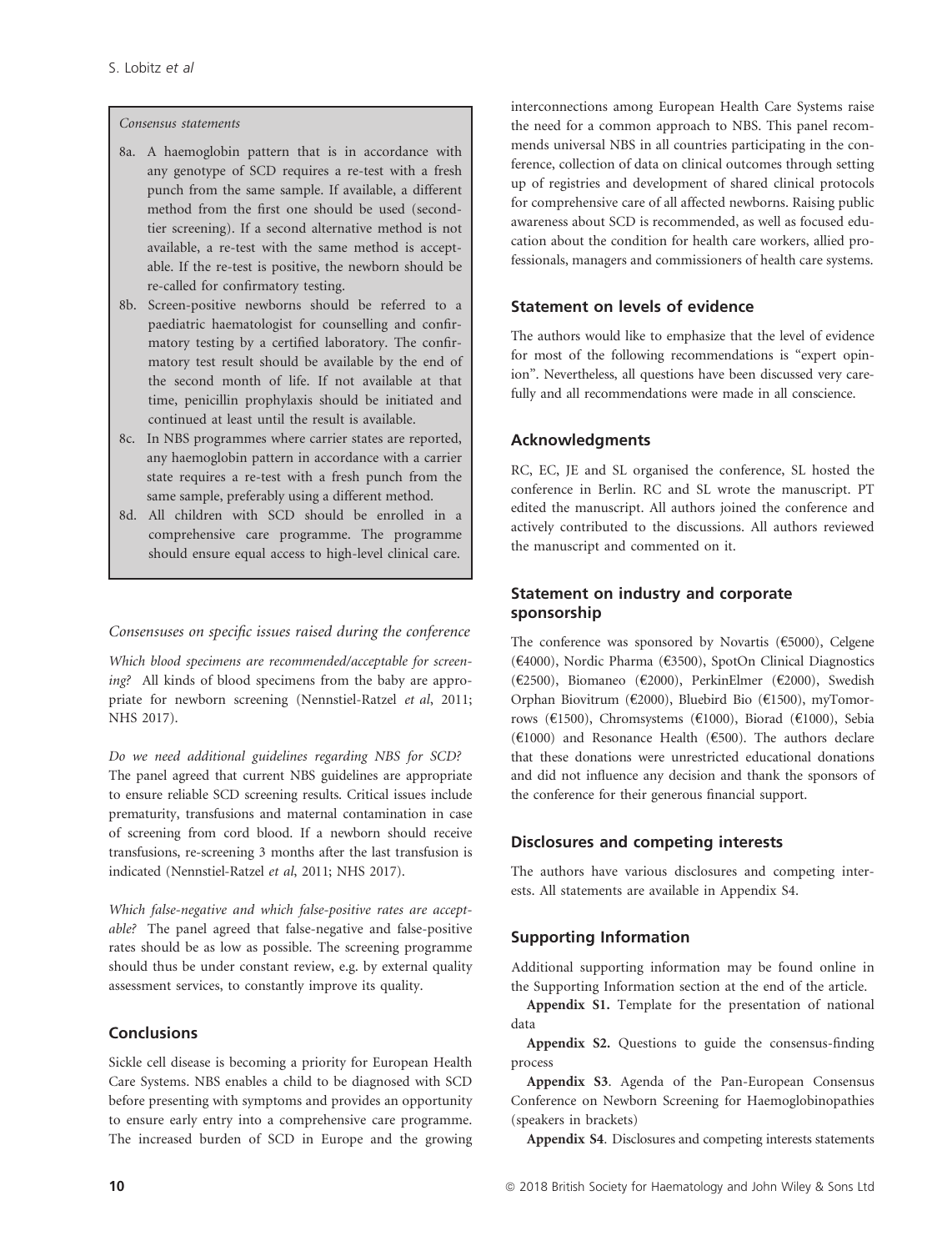## References

- Adams, R.J. & Brambilla, D.; Optimizing Primary Stroke Prevention in Sickle Cell Anemia (STOP 2) Trial Investigators. (2005) Discontinuing prophylactic transfusions used to prevent stroke in sickle cell disease. New England Journal of Medicine, 353, 2769–2778.
- Adams, R.J., Nichols, F.T., Figueroa, R., McKie, V. & Lott, T. (1992) Transcranial Doppler correlation with cerebral angiography in sickle cell disease. Stroke, 23, 1073–1077.
- Adams, R.J., McKie, V.C., Hsu, L., Files, B., Vichinsky, E., Pegelow, C., Abboud, M., Gallagher, D., Kutlar, A., Nichols, F.T., Bonds, D.R. & Brambilla, D. (1998) Prevention of a first stroke by transfusions in children with sickle cell anemia and abnormal results on transcranial Doppler ultrasonography. New England Journal of Medicine, 339, 5–11.
- Angastiniotis, M.A. & Hadjiminas, M.G. (1981) Prevention of thalassaemia in Cyprus. Lancet, 1, 369–371.
- Ballardini, E., Tarocco, A., Marsella, M., Bernardoni, R., Carandina, G., Melandri, C., Guerra, G., Patella, A., Zucchelli, M., Ferlini, A., Bigoni, S., Ravani, A., Garani, G. & Borgna-Pignatti, C. (2013) Universal neonatal screening for sickle cell disease and other haemoglobinopathies in Ferrara, Italy. Blood Transfusion, 11, 245–249.
- Ballas, S.K., Lieff, S., Benjamin, L.J., Dampier, C.D., Heeney, M.M., Hoppe, C., Johnson, C.S., Rogers, Z.R., Smith-Whitley, K., Wang, W.C. & Telen, M.J. (2010) Definitions of the phenotypic manifestations of sickle cell disease. American Journal of Hematology, 85, 6–13.
- Bardakdjian-Michau, J., Bahuau, M., Hurtrel, D., Godart, C., Riou, J., Mathis, M., Goossens, M., Badens, C., Ducrocq, R., Elion, J. & Perini, J.M. (2009) Neonatal screening for sickle cell disease in France. Journal of Clinical Pathology, 62, 31–33.
- Bou-Maroun, L.M., Meta, F., Hanba, C.J., Campbell, A.D. & Yanik, G.A. (2018) An analysis of inpatient pediatric sickle cell disease: incidence, costs, and outcomes. Pediatric Blood & Cancer, 65, e26758.
- Bouva, M.J., Mohrmann, K., Brinkman, H.B., Kemper-Proper, E.A., Elvers, B., Loeber, J.G., Verheul, F.E. & Giordano, P.C. (2010) Implementing neonatal screening for haemoglobinopathies in the Netherlands. Journal of Medical Screening, 17, 58–65.
- Brozovic, M., Davies, S.C. & Brownell, A.I. (1987) Acute admissions of patients with sickle cell disease who live in Britain. British Medical Journal (Clinical Research Ed), 294, 1206–1208.
- Camilli, R., D'Ambrosio, F., Del Grosso, M., Pimentel de Araujo, F., Caporali, M.G., Del Manso, M., Gherardi, G., D'Ancona, F., Pantosti, A. & Pneumococcal Surveillance, G. (2017) Impact of pneumococcal conjugate vaccine (PCV7 and PCV13) on pneumococcal invasive diseases in Italian children and insight into evolution of pneumococcal population structure. Vaccine, 35, 4587–4593.
- Canatan, D. (2014) Thalassemias and hemoglobinopathies in Turkey. Hemoglobin, 38, 305–307.
- Castilla-Rodríguez, I., Cela, E., Vallejo-Torres, L., Valcárcel-Nazco, C., Dulín, E., Espada, M., Rausell, D., Mar, J. & Serrano-Aguilar, P. (2016) Cost-effectiveness analysis of newborn screening for sickle-cell disease in Spain. Expert Opinion on Orphan Drugs, 4, 567–575.
- Cela, E., Bellon, J.M., de la Cruz, M., Belendez, C., Berrueco, R., Ruiz, A., Elorza, I., Diaz de Heredia, C., Cervera, A., Valles, G., Salinas, J.A., Coll, M.T., Bermudez, M., Prudencio, M., Argiles, B. & Vecilla, C.; SEHOP-Hemoglobinopathies Study Group (Sociedad Española de Hematología y Oncología Pediátricas) . (2017) National registry of hemoglobinopathies in Spain (REPHem). Pediatric Blood & Cancer, 64, [https://onlinelibrary.](https://onlinelibrary.wiley.com/doi/abs/10.1002/pbc.26322) [wiley.com/doi/abs/10.1002/pbc.26322](https://onlinelibrary.wiley.com/doi/abs/10.1002/pbc.26322).
- Colombatti, R., Dalla Pozza, L.V., Mazzucato, M., Sainati, L., Pierobon, M. & Facchin, P. (2008) Hospitalization of children with sickle cell disease in a region with increasing immigration rates. Haematologica, 93, 463–464.
- Cortes-Castell, E., Palazon-Bru, A., Pla, C., Goicoechea, M., Rizo-Baeza, M.M., Juste, M. & Gil-Guillen, V.F. (2017) Impact of prematurity and immigration on neonatal screening for sickle cell disease. PLoS ONE, 12, e0171604.
- Couque, N., Girard, D., Ducrocq, R., Boizeau, P., Haouari, Z., Missud, F., Holvoet, L., Ithier, G., Belloy, M., Odievre, M.H., Benemou, M., Benhaim, P., Retali, B., Bensaid, P., Monier, B., Brousse, V., Amira, R., Orzechowski, C., Lesprit, E., Mangyanda, L., Garrec, N., Elion, J., Alberti, C., Baruchel, A. & Benkerrou, M. (2016) Improvement of medical care in a cohort of newborns with sickle-cell disease in North Paris: impact of national guidelines. British Journal of Haematology, 173, 927–937.
- Daniel, Y. & Henthorn, J. (2015) Tandem Mass Spectrometry for Sickle Cell and Thalassemia Newborn Screening Pilot Study. Report to the National Health Service (NHS). Public Health England, London. © Crown copyright 2015.
- Daniel, Y.A. & Henthorn, J. (2016) Newborn screening for sickling and other haemoglobin disorders using tandem mass spectrometry: a pilot study of methodology in laboratories in England. Journal of Medical Screening, 23, 175–178.
- Davies, S.C., Cronin, E., Gill, M., Greengross, P., Hickman, M. & Normand, C. (2000) Screening for sickle cell disease and thalassaemia: a systematic review with supplementary research. Health Technology Assessment, 4, i–v, 1–99.
- Detemmerman, L., Olivier, S., Bours, V. & Boemer, F. (2017) Innovative PCR without DNA extraction for African sickle cell disease diagnosis. Hematology, 23, 181–186.
- Engert, A., Balduini, C., Brand, A., Coiffier, B., Cordonnier, C., Dohner, H., de Wit, T.D., Eichinger, S., Fibbe, W., Green, T., de Haas, F., Iolascon, A., Jaffredo, T., Rodeghiero, F., Salles, G. & Schuringa, J.J.; for the European Hematology Association Roadmap for European Hematology Research. (2016) The European

Hematology Association Roadmap for European Hematology Research: a consensus document. Haematologica, 101, 115–208.

- EU. (2011) Directive 2011/24/EU of the European Parliament and of the Council of 9 March 2011 on the application of patients' rights in crossborder healthcare. The Official Journal of the European Union, 54, 4 April 2011. L 88/45–88/ 65.
- Falletta, J.M., Woods, G.M., Verter, J.I., Buchanan, G.R., Pegelow, C.H., Iyer, R.V., Miller, S.T., Holbrook, C.T., Kinney, T.R., Vichinsky, E., Becton, D.L., Wang, W., Johnstone, H.S., Wethers, D.L., Reaman, G.H., DeBaun, M.R., Grossman, N.J., Kalinyak, K., Jorgensen, J.H., Bjornson, A., Thomas, M.D. & Reid, C. (1995) Discontinuing penicillin prophylaxis in children with sickle cell anemia. Prophylactic Penicillin Study II. The Journal of Pediatrics, 127, 685–690.
- Frommel, C., Brose, A., Klein, J., Blankenstein, O. & Lobitz, S. (2014) Newborn screening for sickle cell disease: technical and legal aspects of a German pilot study with 38,220 participants. BioMed Research International, 2014, 695828.
- Gardner, K., Douiri, A., Drasar, E., Allman, M., Mwirigi, A., Awogbade, M. & Thein, S.L. (2016) Survival in adults with sickle cell disease in a high-income setting. Blood, 128, 1436–1438.
- Gaston, M.H., Verter, J.I., Woods, G., Pegelow, C., Kelleher, J., Presbury, G., Zarkowsky, H., Vichinsky, E., Iyer, R., Lobel, J.S., Diamond, S., Holbrook, C.T., Gill, F.M., Ritchey, K. & Falletta, J.M. (1986) Prophylaxis with oral penicillin in children with sickle cell anemia. A randomized trial. New England Journal of Medicine, 314, 1593–1599.
- Gibbons, C., Geoghegan, R., Conroy, H., Lippacott, S., O'Brien, D., Lynam, P., Langabeer, L., Cotter, M., Smith, O. & McMahon, C. (2015) Sickle cell disease: time for a targeted neonatal screening programme. Irish Medical Journal, 108, 43–45.
- Grosse, S.D. (2015) Showing value in newborn screening: challenges in quantifying the effectiveness and cost-effectiveness of early detection of phenylketonuria and cystic fibrosis. Healthcare (Basel), 3, 1133–1157.
- Grosse, S.D., Olney, R.S. & Baily, M.A. (2005) The cost effectiveness of universal versus selective newborn screening for sickle cell disease in the US and the UK: a critique. Applied Health Economics and Health Policy, 4, 239–247.
- Grosse, S.D., Odame, I., Atrash, H.K., Amendah, D.D., Piel, F.B. & Williams, T.N. (2011) Sickle cell disease in Africa: a neglected cause of early childhood mortality. American Journal of Preventive Medicine, 41, S398–S405.
- Grosse, R., Lukacs, Z., Cobos, P.N., Oyen, F., Ehmen, C., Muntau, B., Timmann, C. & Noack, B. (2016) The prevalence of sickle cell disease and its implication for newborn screening in Germany (Hamburg Metropolitan Area). Pediatric Blood & Cancer, 63, 168–170.
- Gulbis, B., Cotton, F., Ferster, A., Ketelslegers, O., Dresse, M.F., Ronge-Collard, E., Minon, J.M.,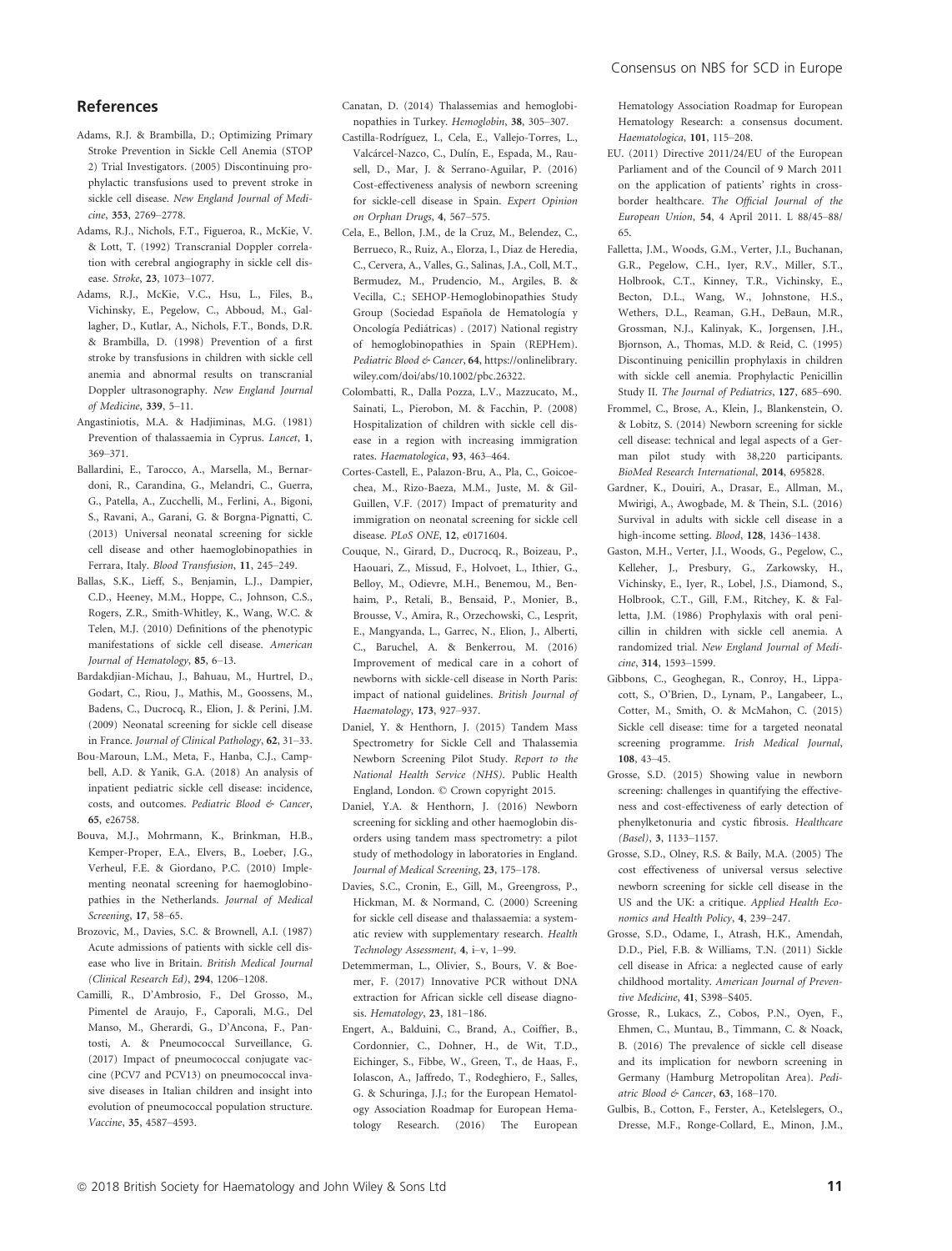Le, P.Q. & Vertongen, F. (2009) Neonatal haemoglobinopathy screening in Belgium. Journal of Clinical Pathology, 62, 49–52.

- Hachani, J., Duban-Deweer, S., Pottiez, G., Renom, G., Flahaut, C. & Perini, J.M. (2011) MALDI-TOF MS profiling as the first-tier screen for sickle cell disease in neonates: matching throughput to objectives. Proteomics Clinical Applications, 5, 405–414.
- Inusa, B.P.D. & Colombatti, R. (2017) European migration crises: the role of national hemoglobinopathy registries in improving patient access to care. Pediatric Blood & Cancer, 64, e26515.
- Jans, S.M., van El, C.G., Houwaart, E.S., Westerman, M.J., Janssens, R.J., Lagro-Janssen, A.L., Plass, A.M. & Cornel, M.C. (2012) A case study of haemoglobinopathy screening in the Netherlands: witnessing the past, lessons for the future. Ethnicity and Health, 17, 217–239.
- Kolnagou, A. & Kontoghiorghes, G.J. (2009) Advances in the prevention and treatment are changing thalassemia from a fatal to a chronic disease. experience from a Cyprus model and its use as a paradigm for future applications. Hemoglobin, 33, 287–295.
- Kotila, T.R. (2016) Sickle cell trait: a Benign State? Acta Haematologica, 136, 147–151.
- Kountouris, P., Kousiappa, I., Papasavva, T., Christopoulos, G., Pavlou, E., Petrou, M., Feleki, X., Karitzie, E., Phylactides, M., Fanis, P., Lederer, C.W., Kyrri, A.R., Kalogerou, E., Makariou, C., Ioannou, C., Kythreotis, L., Hadjilambi, G., Andreou, N., Pangalou, E., Savvidou, I., Angastiniotis, M., Hadjigavriel, M., Sitarou, M., Kolnagou, A., Kleanthous, M. & Christou, S. (2016) The molecular spectrum and distribution of haemoglobinopathies in Cyprus: a 20-year retrospective study. Scientific Reports, 6, 26371.
- Kunz, J.B., Awad, S., Happich, M., Muckenthaler, L., Lindner, M., Gramer, G., Okun, J.G., Hoffmann, G.F., Bruckner, T., Muckenthaler, M.U. & Kulozik, A.E. (2016) Significant prevalence of sickle cell disease in Southwest Germany: results from a birth cohort study indicate the necessity for newborn screening. Annals of Hematology, 95, 397–402.
- Kunz, J.B., Cario, H., Grosse, R., Jarisch, A., Lobitz, S. & Kulozik, A.E. (2017) The epidemiology of sickle cell disease in Germany following recent large-scale immigration. Pediatric Blood & Cancer, 64, e26550.
- Kuznik, A., Habib, A.G., Munube, D. & Lamorde, M. (2016) Newborn screening and prophylactic interventions for sickle cell disease in 47 countries in sub-Saharan Africa: a cost-effectiveness analysis. BMC Health Services Research, 16, 304.
- Lanzkron, S., Carroll, C.P. & Haywood, C. Jr (2010) The burden of emergency department use for sickle-cell disease: an analysis of the national emergency department sample database. American Journal of Hematology, 85, 797–799.
- Latasa Zamalloa, P., Sanz Moreno, J.C., Ordobas Gavin, M., Barranco Ordonez, M.D., Insua Marisquerena, E., Gil de Miguel, A., Fernandez Chavez,

A.C. & Garcia-Comas, L. (2017) [Trends of invasive pneumococcal disease and its serotypes in the Autonomous Community of Madrid]. Enfermedades Infecciosas y Microbiologia Clinica, <https://doi.org/10.1016/j.eimc.2017.10.026>

- Le, P.Q., Gulbis, B., Dedeken, L., Dupont, S., Vanderfaeillie, A., Heijmans, C., Huybrechts, S., Devalck, C., Efira, A., Dresse, M.F., Rozen, L., Benghiat, F.S. & Ferster, A. (2015) Survival among children and adults with sickle cell disease in Belgium: benefit from hydroxyurea treatment. Pediatric Blood & Cancer, 62, 1956–1961.
- Le, P.Q., Ferster, A., Dedeken, L., Vermylen, C., Vanderfaeillie, A., Rozen, L., Heijmans, C., Huybrechts, S., Devalck, C., Cotton, F., Ketelslegers, O., Dresse, M.F., Fils, J.F. & Gulbis, B. (2018) Neonatal screening improves sickle cell disease clinical outcome in Belgium. Journal of Medical Screening, 25, 57–63.
- Lobitz, S., Frommel, C., Brose, A., Klein, J. & Blankenstein, O. (2014) Incidence of sickle cell disease in an unselected cohort of neonates born in Berlin, Germany. European Journal of Human Genetics, 22, 1051–1053.
- Lobitz, S., Klein, J, Brose, A., Blankenstein, O. & Frommel, C. (2018) Newborn screening by tandem mass spectrometry confirms the high prevalence of sickle cell disease among German newborns. Ann Hematol.
- Lodi, M., Bigi, E., Palazzi, G., Vecchi, L., Morandi, R., Setti, M., Borsari, S., Bergonzini, G., Iughetti, L. & Venturelli, D. (2017) Universal screening program in pregnant women and newborns atrisk for sickle cell disease: first report from Northern Italy. Hemoglobin, 41, 230–233.
- Makani, J., Cox, S.E., Soka, D., Komba, A.N., Oruo, J., Mwamtemi, H., Magesa, P., Rwezaula, S., Meda, E., Mgaya, J., Lowe, B., Muturi, D., Roberts, D.J., Williams, T.N., Pallangyo, K., Kitundu, J., Fegan, G., Kirkham, F.J., Marsh, K. & Newton, C.R. (2011) Mortality in sickle cell anemia in Africa: a prospective cohort study in Tanzania. PLoS ONE, 6, e14699.
- Manu Pereira, M. & Corrons, J.L. (2009) Neonatal haemoglobinopathy screening in Spain. Journal of Clinical Pathology, 62, 22–25.
- Martella, M., Cattaneo, L., Viola, G., Azzena, S., Cappellari, A., Baraldi, E., Zorloni, C., Masera, N., Biondi, A., Basso, G., Colombatti, R. & Sainati, L. (2017) Universal Newborn Screening for Sickle Cell Disease: Preliminary Results of the First Year of a Multicentric Italian Project. EHA Learning Center. May 18, 2017; 181265, Abstract E1489. [https://learningcenter.ehaweb.org/eha/](https://learningcenter.ehaweb.org/eha/2017/22nd/181265/raffaella.colombatti.universal.newborn.screening.for.sickle.cell.disease.html) [2017/22nd/181265/raffaella.colombatti.universal.](https://learningcenter.ehaweb.org/eha/2017/22nd/181265/raffaella.colombatti.universal.newborn.screening.for.sickle.cell.disease.html) [newborn.screening.for.sickle.cell.disease.html](https://learningcenter.ehaweb.org/eha/2017/22nd/181265/raffaella.colombatti.universal.newborn.screening.for.sickle.cell.disease.html)
- Moat, S.J., Rees, D., King, L., Ifederu, A., Harvey, K., Hall, K., Lloyd, G., Morrell, C. & Hillier, S. (2014) Newborn blood spot screening for sickle cell disease by using tandem mass spectrometry: implementation of a protocol to identify only the disease states of sickle cell disease. Clinical Chemistry, 60, 373–380.
- Moat, S.J., Rees, D., George, R.S., King, L., Dodd, A., Ifederu, A., Ramgoolam, T. & Hillier, S.

(2017) Newborn screening for sickle cell disorders using tandem mass spectrometry: three years' experience of using a protocol to detect only the disease states. Annals of Clinical Biochemistry, 54, 601–611.

- de Montalembert, M., Ferster, A., Colombatti, R., Rees, D.C. & Gulbis, B. (2011) ENERCA clinical recommendations for disease management and prevention of complications of sickle cell disease in children. American Journal of Hematology, 86, 72–75.
- Naik, R.P. & Haywood, C. Jr (2015) Sickle cell trait diagnosis: clinical and social implications. Hematology. American Society of Hematology. Education Program American Society of Hematology Education Program, 2015, 160–167.
- Nennstiel-Ratzel, U., Genzel-Boroviczény, O., Böhles, H., Fusch, C., Grüters-Kieslich, A., Mohnike, K., Rossi, R., Ensenauer, R., Odenwald, B. & Hoffmann, G. (2011) [Newborn Screening on innate metabolic disturbances and endocrinopathies AWMF. © Society for Neonatology and Paediatric Intensive Care]. [https://www.awmf.](https://www.awmf.org/uploads/tx_szleitlinien/024-012l_S2k_Neugeborenenscreening_2011-12-abgelaufen.pdf) [org/uploads/tx\\_szleitlinien/024-012l\\_S2k\\_Neugeb](https://www.awmf.org/uploads/tx_szleitlinien/024-012l_S2k_Neugeborenenscreening_2011-12-abgelaufen.pdf) [orenenscreening\\_2011-12-abgelaufen.pdf](https://www.awmf.org/uploads/tx_szleitlinien/024-012l_S2k_Neugeborenenscreening_2011-12-abgelaufen.pdf)
- NHS. (2017) NHS Sickle Cell and Thalassaemia Screening Programme - Handbook for Newborn Laboratories. Public Health England, London. © Crown copyright 2017.
- NHS. (2018) NHS Sickle Cell and Thalassaemia Screening Programme, Data Report 2016 to 2017: Trends and Performance Analysis. Public Health England, London. © Crown copyright 2018.
- Okpala, I., Thomas, V., Westerdale, N., Jegede, T., Raj, K., Daley, S., Costello-Binger, H., Mullen, J., Rochester-Peart, C., Helps, S., Tulloch, E., Akpala, M., Dick, M., Bewley, S., Davies, M. & Abbs, I. (2002) The comprehensiveness care of sickle cell disease. European Journal of Haematology, 68, 157–162.
- Oligbu, G., Collins, S., Sheppard, C., Fry, N., Dick, M., Streetly, A. & Ladhani, S. (2018) Risk of invasive pneumococcal disease in children with sickle cell disease in England: a National Observational Cohort Study, 2010-2015. Archives of Disease in Childhood, 103, 643–647.
- Olney, R.S. (1999) Preventing morbidity and mortality from sickle cell disease. A public health perspective. American Journal of Preventive Medicine, 16, 116–121.
- Overturf, G. & Powars, D. (1980) Infections in sickle cell anemia: pathogenesis and control. Texas Reports on Biology and Medicine, 40, 283–292.
- Overturf, G.D., Powars, D. & Baraff, L.J. (1977) Bacterial meningitis and septicemia in sickle cell disease. American Journal of Diseases of Children, 131, 784–787.
- Payne, A.B., Link-Gelles, R., Azonobi, I., Hooper, W.C., Beall, B.W., Jorgensen, J.H., Juni, B. & Moore, M.; Active Bacterial Core Surveillance Team. (2013) Invasive pneumococcal disease among children with and without sickle cell disease in the United States, 1998 to 2009. The Pediatric Infectious Disease Journal, 32, 1308–1312.